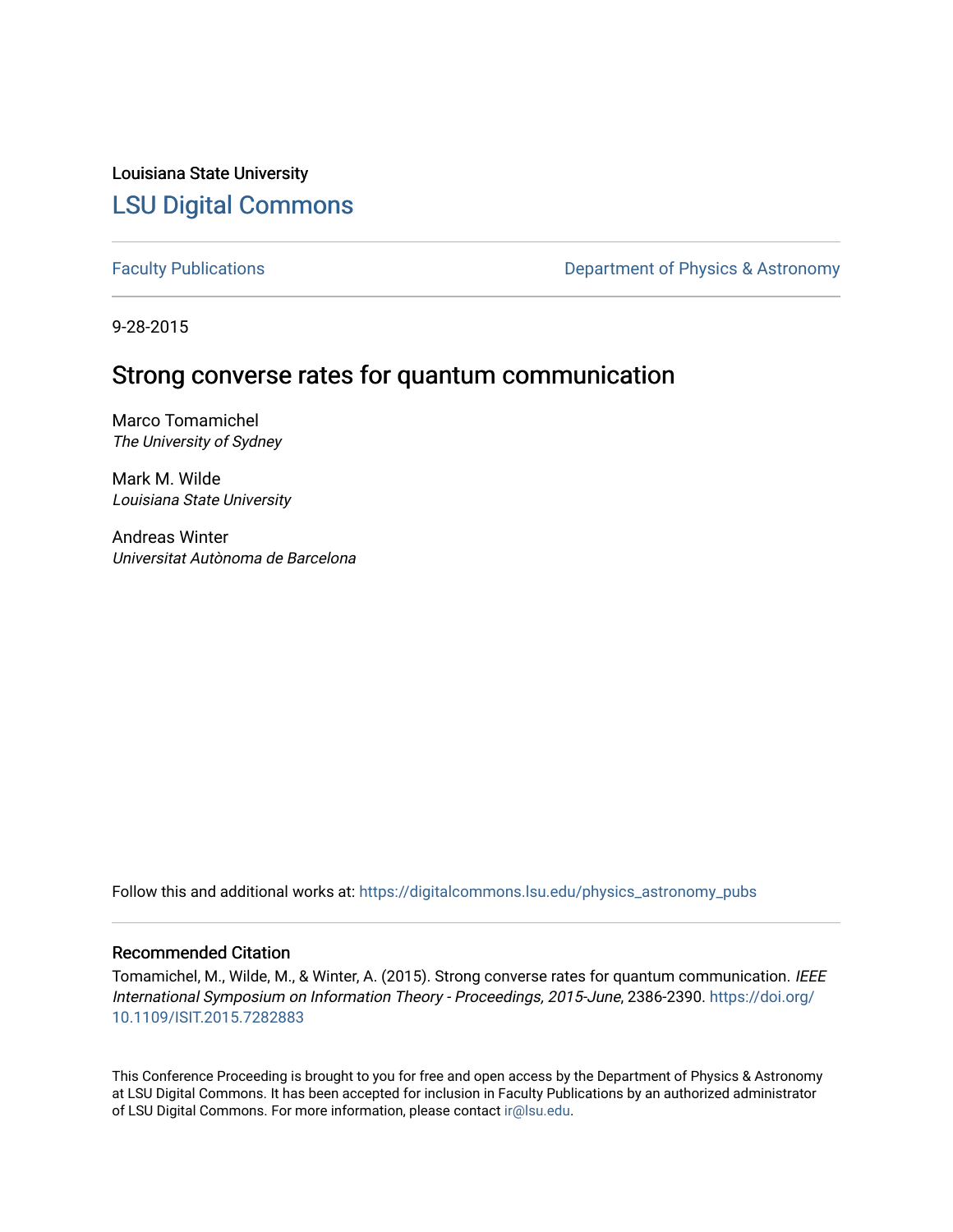# Strong Converse Rates for Quantum Communication

Marco Tomamichel\*, Mark M. Wilde<sup>†</sup>, Andreas Winter<sup>‡</sup>

arXiv:1406.2946v4 [quant-ph] 4 Oct 2016 [arXiv:1406.2946v4 \[quant-ph\] 4 Oct 2016](http://arxiv.org/abs/1406.2946v4)

*Abstract***—We revisit a fundamental open problem in quantum information theory, namely whether it is possible to transmit quantum information at a rate exceeding the channel capacity if we allow for a non-vanishing probability of decoding error. Here we establish that the Rains information of any quantum channel is a strong converse rate for quantum communication: For any sequence of codes with rate exceeding the Rains information of the channel, we show that the fidelity vanishes exponentially fast as the number of channel uses increases. This remains true even if we consider codes that perform classical post-processing on the transmitted quantum data. As an application of this result, for generalized dephasing channels we show that the Rains information is also achievable, and thereby establish the strong converse property for quantum communication over such channels. Thus we conclusively settle the strong converse question for a class of quantum channels that have a non-trivial quantum capacity.**

## I. INTRODUCTION

The *quantum capacity* of a quantum channel  $\mathcal{N}$ , denoted  $Q(N)$ , is defined as the maximum rate (in qubits per channel use) at which it is possible to transmit quantum information over many memoryless uses of the channel with a fidelity that asymptotically converges to one as we increase the number of channel uses. (We will formally introduce capacity in Sec tion  $II-B$ .) The question of determining the quantum capacity was set out by Shor in his seminal paper on quantum error correction [ [1\]](#page-12-0). Since then, a number of works established a "multi-letter" upper bound on the quantum channel capacity in terms of the coherent information [ [2\]](#page-12-1)–[ [4\]](#page-12-2), and the coherent information lower bound on quantum capacity was demonstrated by a sequence of works [ [5\]](#page-12-3)–[ [7\]](#page-12-4) which are often said to bear "increasing standards of rigor."<sup>[1](#page-1-0)</sup> In more detail, the work in [ [5\]](#page-12-3)–[ [7\]](#page-12-4) showed that the following *coherent information* of the channel N is an *achievable rate for quantum communication* :

$$
I_{c}(\mathcal{N}) := \sup_{\phi_{RA}} I(R \rangle B)_{\rho}, \quad \text{where} \quad \rho_{RB} = \mathcal{N}_{A \to B}(\phi_{RA})
$$
\n(1)

and the optimization is over all pure bipartite states  $\phi_{RA}$ . Here, the coherent information of a bipartite state  $\rho_{RB}$  is defined as  $I(R \mid B)_{\rho} := H(\rho_B) - H(\rho_{RB})$ , with the von Neumann entropies  $H(\rho) := -\text{Tr}\{\rho \log \rho\}^2$  $H(\rho) := -\text{Tr}\{\rho \log \rho\}^2$ . From the above result, we can also conclude that the rate  $I_c(\mathcal{N}^{\otimes \ell})/\ell$  is achievable for

<sup>1</sup>However, see the later works [\[8\]](#page-12-5) and [\[9\]](#page-12-6), which set [\[5\]](#page-12-3) and [[6\]](#page-12-7), respectively, on a firm foundation.

<span id="page-1-1"></span><span id="page-1-0"></span><sup>2</sup>All logarithms in this paper are taken base two.

any positive integer  $\ell$ , simply by applying the formula in  $(1)$  $(1)$  $(1)$ to the "superchannel"  $\mathcal{N}^{\otimes \ell}$  and normalizing. By a limiting argument, we find that the regularized coherent information  $\lim_{\ell \to \infty} I_c(\mathcal{N}^{\otimes \ell})/\ell$  is also achievable, and Refs. [[2\]](#page-12-1)–[[4\]](#page-12-2) established that this regularized coherent information is also an upper bound on quantum capacity. This establishes that

<span id="page-1-3"></span>
$$
Q(\mathcal{N}) = \lim_{\ell \to \infty} \frac{I_c(\mathcal{N}^{\otimes \ell})}{\ell}.
$$
 (2)

Clearly, the regularized coherent information is not a tractable characterization of quantum capacity. But the later work of Devetak and Shor proved that the "single-letter" coherent information formula in ( [1\)](#page-1-2) is equal to the quantum capacity for the class of degradable quantum channels [\[10\]](#page-12-8). Degradable channels are such that the receiver of the channe l can simulate the channel to the environment by applying a degrading map to the channel output.

All of the above works established an understanding of quantum capacity in the following sense:

- 1) (Achievability) If the rate of quantum communication is below the quantum capacity, then there exists a scheme for quantum communication such that the fidelity converges to one in the limit of many channel uses.
- 2) (Weak Converse) If the rate of quantum communication is above the quantum capacity, then there cannot exist an asymptotically error-free quantum communication scheme.

<span id="page-1-2"></span>It is crucial to note at this point that practical schemes for quantum communication are restricted to operate on finit e block lengths, and it is thus in principle impossible to achieve exactly error-free communication (for most channels). Hence, we are left to wonder whether it is possible to transmit information at a rate larger than the regularized coherent information given in ( [2\)](#page-1-3) if a non-vanishing error is permissible. Interestingly, it has been known since the early days of classical information theory that the capacity of a classical channel obeys the *strong converse property* [\[11\]](#page-12-9), [\[12\]](#page-12-10): if the rate of communication exceeds the capacity, then the error probability necessarily converges to one in the limit of many channel uses. Furthermore, many works have now confirmed that the strong converse property holds for the classical capacity of several quantum channels  $[13]$ – $[17]$  and also for the entanglementassisted classical capacity of all quantum channels [\[18\]](#page-12-13)–[\[20\]](#page-12-14).

Consequently, the present work aims to sharpen the interpretation of quantum capacity in the same spirit.

#### *A. Overview of Results and Outline*

In this paper, we extend the Rains relative entropy of a quantum state [\[21\]](#page-12-15), [\[22\]](#page-12-16) by defining the *Rains information of*

School of Physics, The University of Sydney, Sydney, NSW 2006, Australia. (Email: marco.tomamichel@sydney.edu.sg).

<sup>†</sup> Hearne Institute for Theoretical Physics, Department of Physics and Astronomy, Center for Computation and Technology, Louisiana State University, Baton Rouge, Louisiana 70803, USA.

<sup>&</sup>lt;sup>‡</sup> ICREA & Física Teórica, Informació i Fenomens Quántics, Universitat Autònoma de Barcelona, ES-08193 Bellaterra (Barcelona), Spain.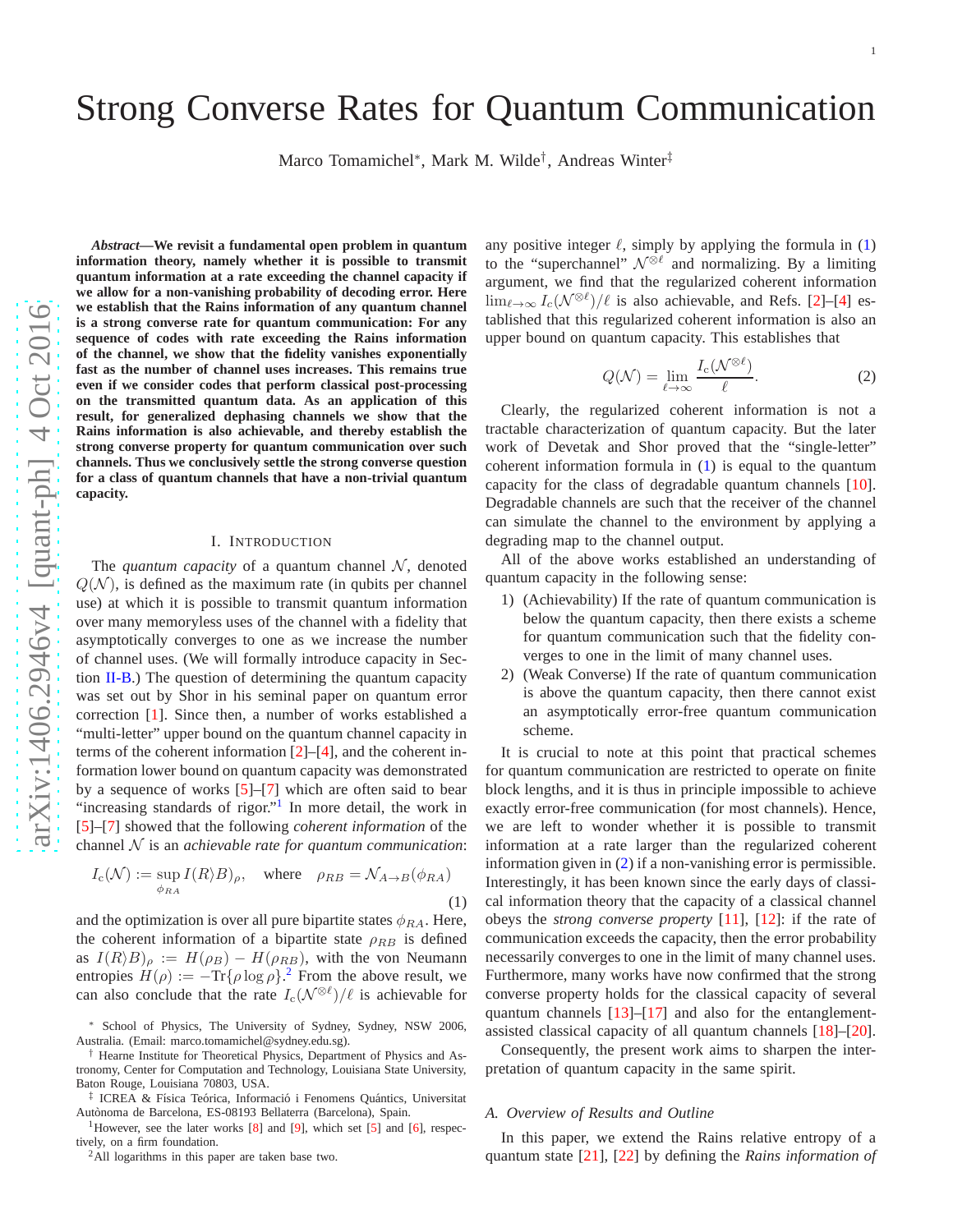*a quantum channel*  $\mathcal{N}_{A\rightarrow B}$  as follows:<sup>[3](#page-2-0)</sup>

$$
R(\mathcal{N}) := \sup_{\rho_{RA}} \inf_{\tau_{RB} \in \text{PPT}'(R:B)} D(\mathcal{N}_{A \to B}(\rho_{RA}) || \tau_{RB}), \quad (3)
$$

where we maximize over input states  $\rho_{RA}$  with R a reference system, and minimize over a set of subnormalized states (including all PPT states) first considered by Rains, namely the set

$$
PPT'(R:B) = \{\tau_{RB} : \tau_{RB} \ge 0 \land ||T_B(\tau_{RB})||_1 \le 1\}.
$$
 (4)

Here,  $D(\rho||\tau) := \text{tr}\{\rho(\log \rho - \log \tau)\}\$ is the relative entropy and  $T_B$  denotes the partial transpose. The quantity in [\(3\)](#page-2-1), often called the "Rains bound", was first explored by Rains in the context of entanglement distillation [\[21\]](#page-12-15) and later refined to the form above in [\[22\]](#page-12-16).

Our main contribution is that the Rains information of a quantum channel is a *strong converse rate for quantum communication* (Theorem [8\)](#page-8-0), even if we allow for classical pre- and post-processing. (The allowed codes are described in more detail in Section [II-B.](#page-3-0)) That is, if the quantum communication rate of any protocol for a channel  $\mathcal{N}_{A\rightarrow B}$  exceeds its Rains information, then the fidelity of the scheme decays exponentially fast to zero as the number  $n$  of channel uses increases. This result thus provides an operational proof of the inequality  $I_c(\mathcal{N}) \leq R(\mathcal{N})$ . Note however that Theorem 4 of [\[23\]](#page-12-17) provides a direct proof of this inequality via operator monotonicity of the logarithm and the notion of the reduction criterion from [\[24\]](#page-12-18).

We establish this strong converse theorem by exploiting the generalized divergence framework of Sharma and Warsi [\[25\]](#page-12-19), which generalizes the related framework from the classical context [\[26\]](#page-12-20) (see also earlier developments from [\[27\]](#page-12-21)). However, as discussed in Section [III,](#page-4-0) our main departing point from that work is to consider a different class of "useless" channels for quantum data transmission. That is, in [\[25\]](#page-12-19), the main idea was to exploit a generalized divergence to compare the output of the channel with an operator of the form  $\pi_R \otimes \sigma_B$ , where  $\pi_R$  denotes the fully mixed state on the reference system R and  $\sigma_B$  is an arbitrary state on the output system. This state can be viewed as the output of a "useless" channel that replaces the input and reference system with the maximally mixed state and an uncorrelated state. The resulting information quantity is a generalization of the coherent information from [\(1\)](#page-1-2), and one then invokes a data processing inequality to relate this quantity to communication rate and fidelity. Here, we instead compare the output of the channel with an operator in the set  $PPT'(R : B)$ , which contains and is closely related to the positive partial transpose states, which in turn are well known to have no distillable entanglement (or equivalently, no quantum data transmission capabilities, so that they constitute another class of "useless" channels for quantum data transmission).

It turns out that a Rényi-like version of the Rains information of a quantum channel appears to be easier to manipulate, so that we can show that it obeys a weak subadditivity property (Theorem  $6$  in Section [IV\)](#page-7-1). From there, some standard limiting <span id="page-2-1"></span>arguments conclude the proof of our main result (Theorem [8](#page-8-0) in Section [V\)](#page-8-1).

The main application of this result is to establish the *strong converse property* for any generalized dephasing channel (Section [VI\)](#page-9-0). The action of any channel in this class on an input state  $\rho$  is as follows:

$$
\mathcal{N}(\rho) = \sum_{x,y=0}^{d-1} \langle x |_{A} \rho | y \rangle_{A} \langle \psi_{y} | \psi_{x} \rangle | x \rangle \langle y |_{B}, \quad (5)
$$

where  $\{|x\rangle_A\}$  and  $\{|x\rangle_B\}$  are orthonormal bases for the input and output systems, respectively, for some positive integer d, and  $\{\ket{\psi_x}_{E}\}\$ is a set of arbitrary pure quantum states. A particular example in this class is the qubit dephasing channel, whose action on a qubit density operator is

$$
\mathcal{N}(\rho) = (1 - p)\,\rho + pZ\rho Z,\tag{6}
$$

where the dephasing parameter  $p \in [0,1]$  and Z is the Pauli  $\sigma_Z$  operator. We prove this result by showing that the Rains information of a generalized dephasing channel is equal to its coherent information (Proposition [10\)](#page-9-1). This extends [\[21,](#page-12-15) Theorem 6.2] from "maximally correlated states" to generalized dephasing channels.

Finally, in Section [VII,](#page-10-0) we discuss how our technique implies the strong converse property for the classical postprocessing assisted quantum capacity of the quantum erasure channel. Note however that this result was previously established in [\[28\]](#page-12-22).

#### *B. Related Work*

A few papers have made some partial progress on or addressed the strong converse for quantum capacity question [\[18\]](#page-12-13), [\[19\]](#page-12-23), [\[25\]](#page-12-19), [\[28\]](#page-12-22)–[\[30\]](#page-12-24), with none however establishing that the strong converse holds for any nontrivial class of channels. Refs. [\[18\]](#page-12-13), [\[19\]](#page-12-23) prove a strong converse theorem for the entanglement-assisted quantum capacity of a channel, which in turn establishes this as a strong converse rate for the unassisted quantum capacity. Ref. [\[28\]](#page-12-22) proves that the entanglement cost of a quantum channel is a strong converse rate for the quantum capacity assisted by unlimited forward and backward classical communication, which then demonstrates that this quantity is a strong converse rate for unassisted quantum capacity.

Arguably the most important progress to date for establishing a strong converse for quantum capacity is from [\[29\]](#page-12-25). These authors reduced the proof of the strong converse for the quantum capacity of degradable channels to that of establishing it for the simpler class of channels known as the symmetric channels (these are channels symmetric under the exchange of the receiver and the environment of the channel). Along the way, they also demonstrated that a "pretty strong converse" holds for degradable quantum channels, meaning that there is (at least) a jump in the quantum error from zero to  $1/2$  as soon as the communication rate exceeds the quantum capacity.

We also mention that our main contribution here sets a previous claim from [\[31\]](#page-12-26) on a firm foundation. Namely, in the introduction of Ref. [\[31\]](#page-12-26), the authors claim that the Rains bound for entanglement distillation leads to a weak converse upper bound on the quantum capacity of any channel.

<span id="page-2-0"></span> $3$ It should be clear from the context whether R refers to "Rains" or to a reference system.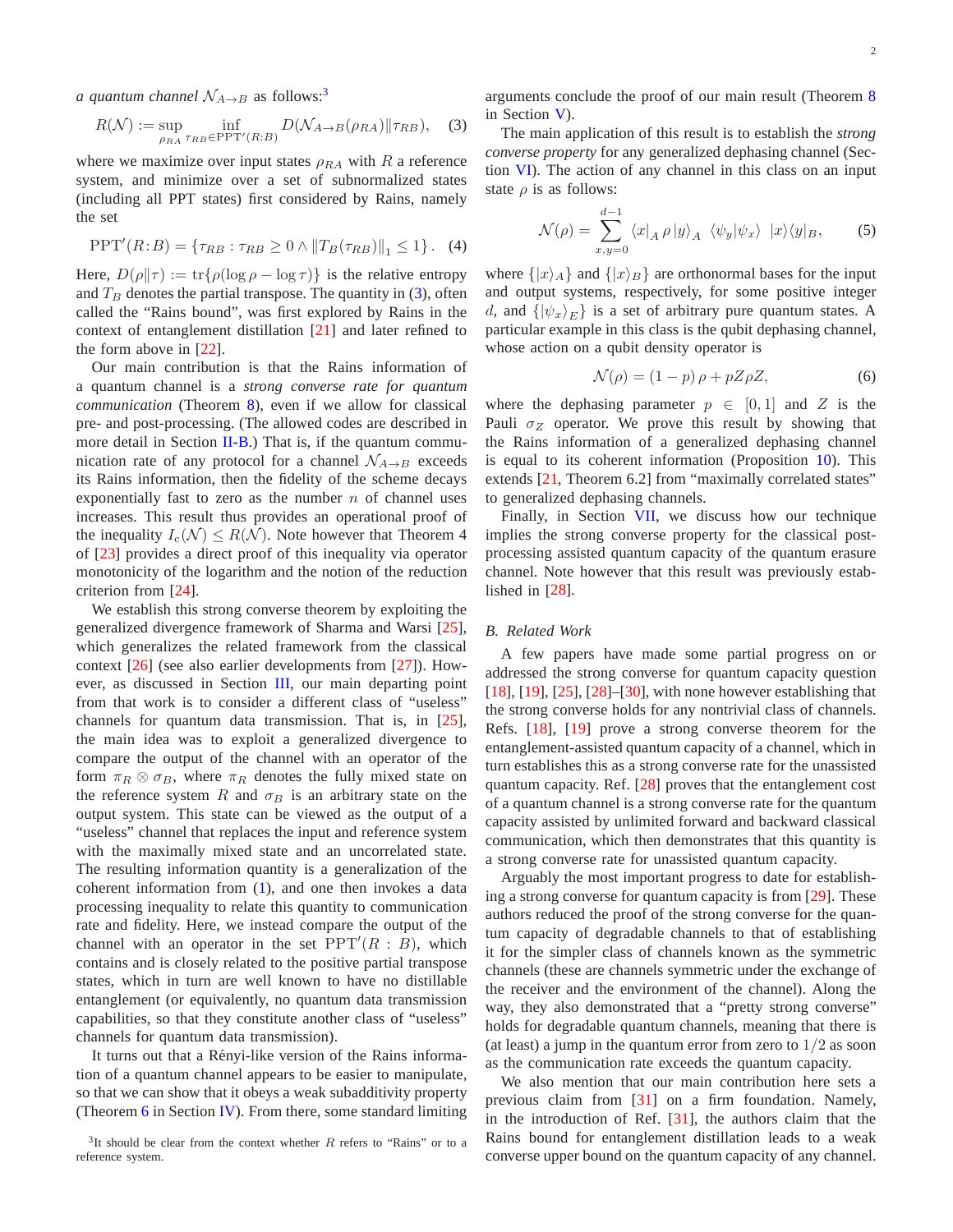However, Ref. [\[31\]](#page-12-26) does not appear to sufficiently support this claim. In particular, the authors do not provide an argument for the weak sub-additivity of the Rains information of a quantum channel. (We establish the corresponding property for Rényi Rains information of a quantum channel in Theorem [6](#page-7-0) in Section [IV.](#page-7-1))

Sharma and Warsi established the "generalized divergence" framework for understanding quantum communication and reduced the task of establishing the strong converse to a purely mathematical "additivity" question [\[25\]](#page-12-19), which hitherto has remained unsolved. The later work in [\[30\]](#page-12-24) demonstrated that randomly selected codes with a communication rate exceeding the quantum capacity of the quantum erasure channel lead to a fidelity that decreases exponentially fast as the number of channel uses increases. (We stress that a strong converse would imply this behavior for *all* codes whose rate exceeds capacity.)

The methods given in the present paper also imply that the Rains relative entropy of a quantum state is a strong converse rate for entanglement distillation, as established by Hayashi in [\[32,](#page-12-27) Section 8.6] using a different method.

### II. PRELIMINARIES

#### *A. States and Channels*

*States:* We denote different physical systems by capital letters (e.g. A, B) and we use these labels as subscripts to indicate with which physical system a mathematical object is associated. Let  $\mathcal{H}_A$  denote the Hilbert space corresponding to the system A, where we restrict ourselves to finitedimensional Hilbert spaces throughout this paper. We define  $|A| = \dim\{\mathcal{H}_A\}$ . Moreover, let  $\mathcal{B}(A)$  and  $\mathcal{P}(A)$  denote the algebra of *bounded linear operators* acting on  $H_A$  and the subset of *positive semi-definite operators*, respectively. We also write  $X_A \geq 0$  if  $X_A \in \mathcal{P}(A)$ . An operator  $\rho_A$  is in the set  $S(A)$  of *quantum states* if  $\rho_A \geq 0$  and  $\text{tr} \{\rho_A\} = 1$ . We say that a quantum state  $\rho_A$  is *pure* if rank $(\rho_A) = 1$ . We denote the *identity operator* in  $\mathcal{B}(A)$  by  $I_A$  and the *fully mixed* state by  $\pi_A = I_A/|A|$ .

The fidelity between two density operators  $\rho$  and  $\sigma$  is defined as [\[33\]](#page-12-28)

$$
F(\rho, \sigma) := \left\| \sqrt{\rho} \sqrt{\sigma} \right\|_{1}^{2} = \left[ \text{tr} \left\{ \sqrt{\sqrt{\rho} \sigma \sqrt{\rho}} \right\} \right]^{2}.
$$
 (7)

A bipartite physical system  $AB$  is described by the tensorproduct Hilbert space  $\mathcal{H}_{AB} = \mathcal{H}_A \otimes \mathcal{H}_B$  with the sets  $\mathcal{B}(AB)$ ,  $P(AB)$ , and  $S(AB)$  defined accordingly. Given a bipartite quantum state  $\rho_{AB} \in \mathcal{S}(AB)$ , we unambiguously write  $\rho_A =$  $\{ \rho_{AB} \}$  for the reduced state on system A. A state  $\rho_{AB}$ is called *maximally entangled* with Schmidt rank M if there exist orthonormal bases  $\{|x\rangle_A\}$  and  $\{|x\rangle_B\}$  such that  $\rho_{AB} =$  $|\Phi\rangle\langle\Phi|_{AB}$ , where

$$
|\Phi\rangle_{AB} = \frac{1}{\sqrt{M}} \sum_{x=1}^{M} |x\rangle_A \otimes |x\rangle_B.
$$
 (8)

A product state is a state that can be written in the form  $\rho_{AB} =$  $\rho_A \otimes \rho_B$ .

A state  $\rho_{AB}$  is called *separable* if it can be written in the form

$$
\rho_{AB} = \sum_{x \in \mathcal{X}} P(x) \rho_A^x \otimes \rho_B^x \tag{9}
$$

for a set X, a probability mass function P on X and  $\rho_A^x \in$  $\mathcal{S}(A)$ ,  $\rho_B^x \in \mathcal{S}(B)$  for all  $x \in \mathcal{X}$  [\[34\]](#page-12-29). We denote the set of all such states by  $\text{SEP}(A:B)$ . Furthermore, we say that a bipartite state  $\rho_{AB}$  is PPT if it has a positive partial transpose, namely if  $T_B(\rho_{AB}) \geq 0$ , where  $T_B$  indicates the partial transpose operation on system  $B$ . This is a necessary condition for a bipartite state to be separable  $[35]$ .<sup>[4](#page-3-1)</sup> Let  $PPT(A:B)$  denote the set of all such states. $5$ 

For our purposes it is useful to further enlarge  $PPT(A:B)$ to the set  $\overline{PPT}'(A:B)$  [\[22\]](#page-12-16), defined as

$$
PPT'(A:B) := \{ \tau_{AB} : \tau_{AB} \ge 0 \land ||T_B(\tau_{AB})||_1 \le 1 \}.
$$
\n(10)

The set  $PPT'(A : B)$  includes all PPT states because  $||T_B(\tau_{AB})||_1 = 1$  if  $\tau_{AB} \in \text{PPT}(A : B)$ . All operators  $\tau_{AB} \in \text{PPT}'(A : B)$  are subnormalized, in the sense that  $\text{Tr}\{\tau_{AB}\}\leq 1$ , because

$$
\operatorname{tr}\left\{\tau_{AB}\right\} = \operatorname{tr}\left\{T_B(\tau_{AB})\right\} \le \|T_B(\tau_{AB})\|_1 \le 1. \tag{11}
$$

However, the set PPT′ contains strictly sub-normalized states that are not PPT.

*Channels:* We denote linear maps from the set of bounded linear operators on one system to the bounded linear operators on another system by calligraphic letters. For example,  $\mathcal{N}_{A\rightarrow B}$  denotes a map from  $\mathcal{B}(A)$  to  $\mathcal{B}(B)$ , and we will drop the subscript  $A \rightarrow B$  if it is clear from the context. Let id<sub>A</sub> denote the *identity map* acting on  $\mathcal{B}(A)$ . If a linear map is completely positive and trace-preserving (CPTP), we say that it is a *quantum channel*.

We say that a CPTP map  $\mathcal{N}_{AB\rightarrow A'B'}$  consists of local operations (LO) from  $A : B$  to  $A' : B'$  if it has the form  $\mathcal{N}_{AB\rightarrow A'B'} = \mathcal{L}_{A\rightarrow A'} \otimes \mathcal{M}_{B\rightarrow B'}$  for CPTP maps  $\mathcal{L}_{A\rightarrow A'}$  and  $M_{B\rightarrow B'}$ . Similarly, we say that N is LOCC if it consists of local operations and classical communication [\[37\]](#page-12-31), [\[38\]](#page-12-32). Furthermore, LOCC maps are contained in the set of separability preserving maps from  $A:B$  to  $A':B'$  that take  $\text{SEP}(A:B)$  to  $\text{SEP}(A':B')$ . Finally,  $\mathcal N$  is a PPT preserving operation from  $A:B$  to  $A':B'$  if the map  $T_{B'}\circ \mathcal{N}_{AB\rightarrow A'B'}\circ T_B$  is CPTP [\[21\]](#page-12-15). (So we can conclude that any LOCC map is a PPT-preserving map.)

#### <span id="page-3-0"></span>*B. Codes, Rates and Capacity*

*Codes:* We consider a general class of classical pre- and post-processing (CPPP) assisted entanglement generation (EG) codes, for which the goal is for the sender (Alice) to use a quantum channel in order to share a state that is close to a maximally entangled state with the receiver (Bob).<sup>[6](#page-3-3)</sup> The CPPP

<span id="page-3-1"></span><sup>&</sup>lt;sup>4</sup>It is also sufficient for  $2 \times 2$  and  $2 \times 3$  systems, but otherwise only necessary [\[36\]](#page-12-33).

<span id="page-3-2"></span><sup>&</sup>lt;sup>5</sup>Note that there is no need to have an asymmetric notation here because a state is PPT with respect to transpose on system  $A$  if and only if it is PPT with respect to a partial transpose on system B.

<span id="page-3-3"></span><sup>&</sup>lt;sup>6</sup>This generalizes the standard classical scenario in which we are interested in transmitting a uniformly distributed message.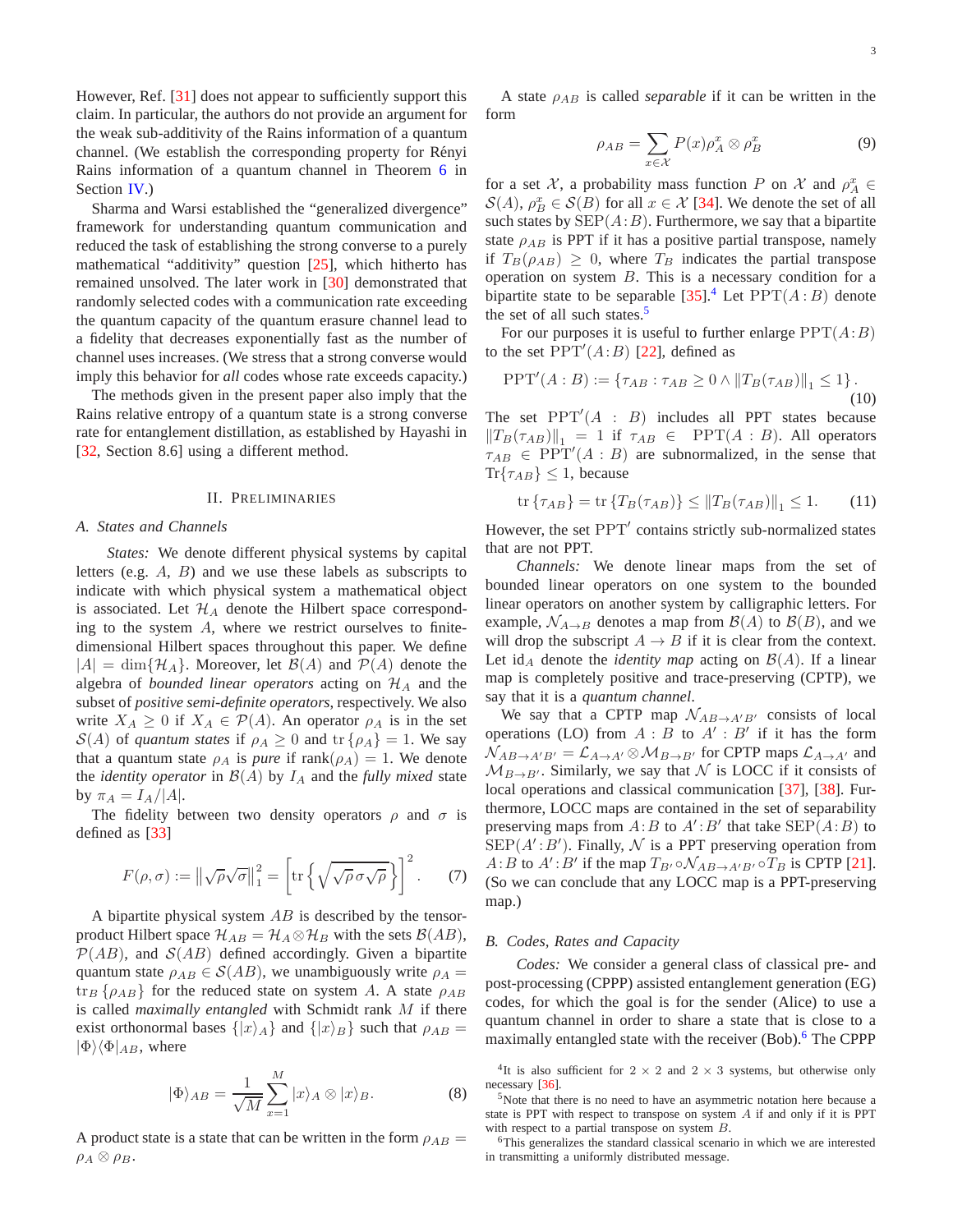assisted codes allow classical pre- and post-processing before and after the quantum communication phase. In particular, the parties are allowed to prepare a separable resource state before the quantum communication commences. Note that any converse bounds for these classical communication assisted codes naturally also imply the same bounds for unassisted codes.

Formally, we define a *CPPP assisted EG code* for a channel  $\mathcal{N}_{A\rightarrow B}$  as a triple

$$
\mathcal{C} = (M, \mathcal{E}_{A_0 B_0 \to \tilde{A} A \tilde{B}}, \mathcal{D}_{\tilde{A} B \tilde{B} \to \hat{A} \hat{B}}). \tag{12}
$$

Here,  $A_0 \cong B_0 \cong \mathbb{C}$  are trivial,  $\hat{A}$  and  $\hat{B}$  are Hilbert spaces of dimension  $M$ , and  $A$  and  $B$  are auxiliary Hilbert spaces of arbitrary dimension. Moreover,  $\mathcal{E}_{A_0B_0 \to \tilde{A}A\tilde{B}}$  is an LOCC quantum channel from  $A_0$ :  $B_0$  to  $\tilde{A}A$ :  $\tilde{B}$ , and  $\mathcal{D}_{\tilde{A}\tilde{B}B\rightarrow \tilde{A}\hat{B}}$  is an LOCC quantum channel from  $\tilde{A}$ :  $\tilde{B}B$  to  $\hat{A}$ :  $\hat{B}$ . We write  $|C| = M$  for the *size* of the EG code. An *unassisted EG code* is defined in the same way, but  $\mathcal E$  and  $\mathcal D$  are restricted to be LO instead of LOCC.

The corresponding coding schemes thus begin with Alice and Bob preparing a bipartite state  $\rho_{\tilde{A}A\tilde{B}} \in \text{SEP}(AA : B)$ using the quantum channel  $\mathcal{E}$ . (This state is restricted to be a product state for unassisted codes but can be an arbitrary separable state in the CPPP assisted case.) Alice then sends the system A through the channel  $N$ , resulting in the state

$$
\rho_{\tilde{A}B\tilde{B}} = \mathcal{N}_{A \to B}(\rho_{\tilde{A}A\tilde{B}}). \tag{13}
$$

Finally, Alice and Bob perform a decoding  $D$ , leading to the state  $\omega_{\hat{A}\hat{B}} = \mathcal{D}_{\tilde{A}B\tilde{B}\rightarrow \hat{A}\hat{B}}(\rho_{\tilde{A}B\tilde{B}}).$ 

The *fidelity* of the above code C on the channel  $\mathcal N$  is given by

$$
F(\mathcal{C},\mathcal{N}) := \langle \Phi |_{\hat{A}\hat{B}} \; \omega_{\hat{A}\hat{B}} \; | \Phi \rangle_{\hat{A}\hat{B}},\tag{14}
$$

where  $|\Phi\rangle_{\hat{A}\hat{B}}$  is a (fixed) maximally entangled state on AB of Schmidt rank M.

*Rates And Capacity:* The main focus of this paper is on EG codes for many parallel uses of a memoryless quantum channel. That is, we want to investigate product channels  $\mathcal{N}^{\otimes n}$ for large n. Note that a CPPP assisted EG code for  $\mathcal{N}^{\otimes n}$  (as described above) allows for classical communication before and after the product channel is used, but does not allow for interactive schemes with classical communication between different channel uses.

A rate r is an *achievable rate* for (CPPP assisted) quantum communication over the channel  $N$  if there exists a sequence of codes  $\{\mathcal{C}_n\}_{n\in\mathbb{N}}$  where  $\mathcal{C}_n$  is a (CPPP assisted) EG code for  $\mathcal{N}^{\otimes n}$ , such that

$$
\liminf_{n \to \infty} \frac{1}{n} \log |\mathcal{C}_n| \ge r,
$$
\n(15)

$$
\lim_{n \to \infty} F(\mathcal{C}_n, \mathcal{N}^{\otimes n}) = 1. \tag{16}
$$

The *quantum capacity* of N, denoted  $Q(N)$  is the supremum of all achievable rates. Analogously, the *CPPP assisted quantum capacity* of N, denoted  $Q_{\text{pp}}(\mathcal{N})$ , is the supremum of all CPPP assisted achievable rates.

On the other hand, r is a *strong converse rate* for (CPPP assisted) quantum communication if for every sequence of codes  $\{C_n\}_{n\in\mathbb{N}}$  as above, we have

$$
\liminf_{n \to \infty} \frac{1}{n} \log |\mathcal{C}_n| > r \implies \lim_{n \to \infty} F(\mathcal{C}_n, \mathcal{N}^{\otimes n}) = 0. \quad (17)
$$

The *strong converse quantum capacity*, denoted  $Q^{\dagger}(\mathcal{N})$ , is the infimum of all strong converse rates. Analogously, the *CPPP assisted strong converse quantum capacity* of  $N$ , denoted  $Q_{\rm pp}^{\dagger}(\mathcal{N})$ , is the infimum of all CPPP assisted strong converse rates.

<span id="page-4-1"></span>Clearly, the following inequalities hold by definition:

$$
Q(\mathcal{N}) \le Q_{\rm pp}(\mathcal{N}) \le Q_{\rm pp}^{\dagger}(\mathcal{N}),\tag{18}
$$

$$
Q(\mathcal{N}) \le Q^{\dagger}(\mathcal{N}) \le Q^{\dagger}_{\text{pp}}(\mathcal{N}). \tag{19}
$$

Finally, we say that a channel  $N$  satisfies the *strong converse property for quantum communication* if  $Q(\mathcal{N}) = Q^{\dagger}(\mathcal{N})$ . Similarly, we say that a channel  $N$  satisfies the *strong converse property for CPPP assisted quantum communication* if  $Q_{\rm pp}(\mathcal{N}) = Q_{\rm pp}^{\dagger}(\mathcal{N}).$ 

#### <span id="page-4-0"></span>III. GENERALIZED DIVERGENCE FRAMEWORK

A functional  $\mathbf{D}: \mathcal{S} \times \mathcal{P} \to \mathbb{R}$  is a generalized divergence if it satisfies the monotonicity inequality

$$
\mathbf{D}(\rho \| \sigma) \ge \mathbf{D}(\mathcal{N}(\rho) \| \mathcal{N}(\sigma)),\tag{20}
$$

<span id="page-4-2"></span>where  $N$  is a CPTP map. It follows directly from monotonicity that any generalized divergence is invariant under isometries, in the sense that  $\mathbf{D}(\rho||\sigma) = \mathbf{D}(U\rho U^{\dagger}||U\sigma U^{\dagger})$ , where U is an isometry, and that it is invariant under tensoring with another quantum state  $\tau$ , namely  $\mathbf{D}(\rho||\sigma) = \mathbf{D}(\rho \otimes \tau||\sigma \otimes \tau)$ . Note that to establish isometric invariance from monotonicity, we require a channel that can reverse the action of an isometry (see, e.g., [\[39,](#page-12-34) Section 4.6.3] for this standard construction).

#### *A. Rains Relative Entropy and Rains Information*

We now define some information measures which play a central role in this paper. They are direct generalizations of the Rains bound on distillable entanglement [\[21\]](#page-12-15) and the subsequent reformulation of it in [\[22\]](#page-12-16).

We define the *generalized Rains relative entropy* of a bipartite state  $\rho_{AB}$  as follows:

$$
R_{\mathbf{D}}(A:B)_{\rho} := \inf_{\tau_{AB} \in \text{PPT}'(A:B)} \mathbf{D}(\rho_{AB}||\tau_{AB}),\tag{21}
$$

We sometimes abuse notation and write  $R_D(A : B)_{\rho}$  =  $R_D(\rho_{AB})$  if the bipartition is obvious in context.

One property of  $R<sub>D</sub>$ , critical for our application here, is that it is monotone under PPT preserving operations, in the sense that

$$
R_{\mathbf{D}}(A:B)_{\rho} \ge R_{\mathbf{D}}(A':B')_{\omega},\tag{22}
$$

where  $\omega_{A'B'} = \mathcal{P}_{AB \to A'B'}(\rho_{AB})$  and  $\mathcal{P}_{AB \to A'B'}$  is any PPT-preserving operation from  $A : B$  to  $A' : B'$ . This is because PPT-preserving operations do not take operators  $\tau_{AB}$ in  $PPT'(A:B)$  outside of this set, which follows from

$$
||T_{B'}(\mathcal{P}_{AB \to A'B'}(\tau_{AB}))||_1 = ||T_{B'}(\mathcal{P}_{AB}(T_B(T_B(\tau_{AB}))))||_1
$$
  
\n
$$
\leq ||T_B(\tau_{AB})||_1 \leq 1.
$$
 (23)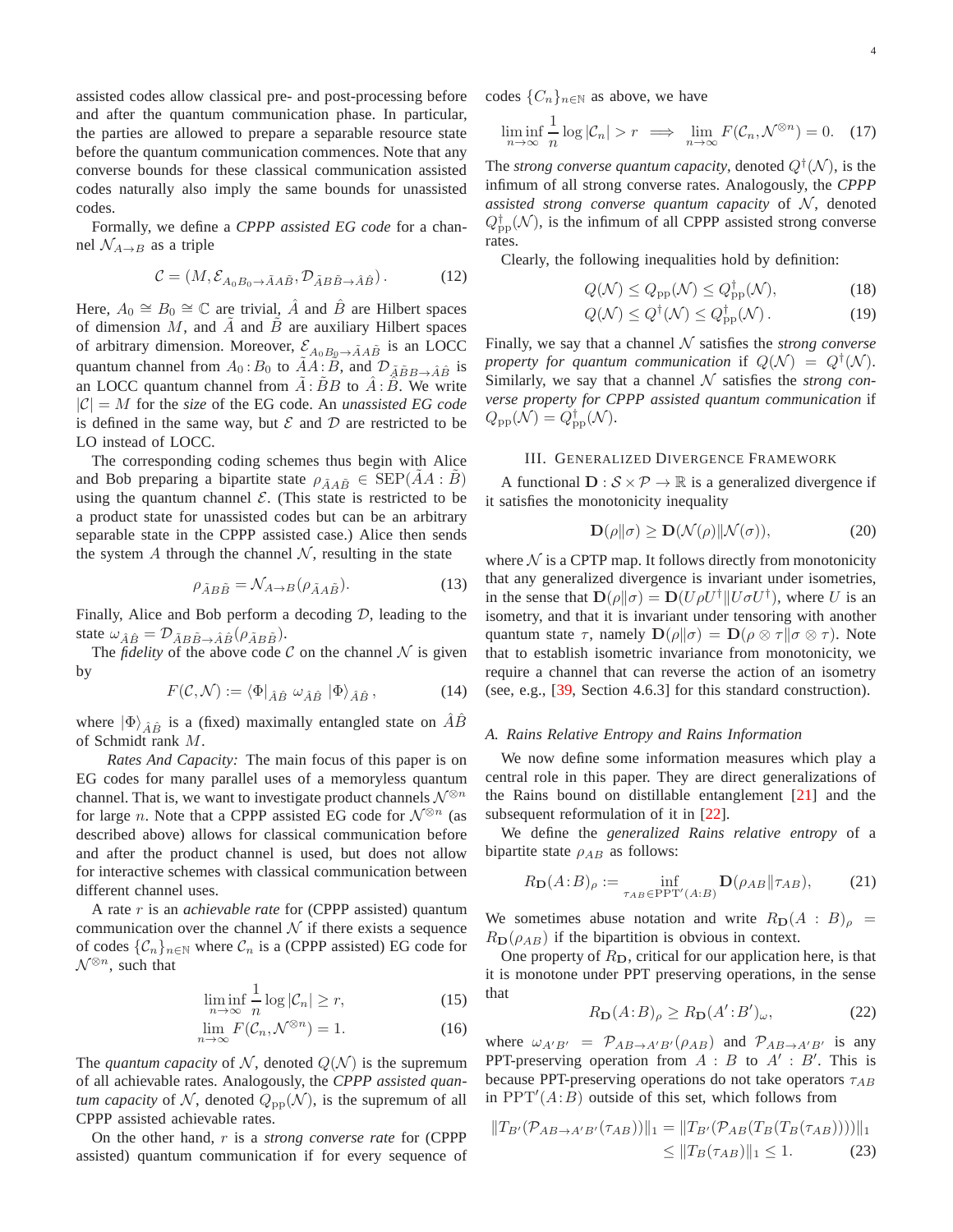In the above, the equality follows because the partial transpose  $T_B$  is its own inverse, and the first inequality follows because the map  $T_{B'} \circ \mathcal{P}_{AB} \circ T_B$  is CPTP (as  $\mathcal{P}_{AB}$  is PPT preserving) and the fact that the trace norm is monotone decreasing under CPTP maps. Since the set of PPT preserving operations includes LOCC operations,  $R_D(A : B)$ <sub>ρ</sub> is also monotone under LOCC operations.

Finally, we define the *generalized Rains information of a quantum channel* as

$$
R_{\mathbf{D}}(\mathcal{N}) := \sup_{\rho_{RA}} R_{\mathbf{D}}(R:B)_{\omega},\tag{24}
$$

where  $\omega_{RB} = \mathcal{N}_{A\rightarrow B}(\rho_{RA})$ .

Another critical property of the above quantities has to do with the set  $PPT^{T}(A : B)$  of operators over which we are optimizing. That is, all operators in this set satisfy the property given in Lemma 2 of [\[40\]](#page-12-35), which we recall now:

<span id="page-5-1"></span>**Lemma 1** (Lemma 2 of [\[40\]](#page-12-35)). *Let*  $\tau_{AB} \in \text{PPT}'(A:B)$ *. Then the overlap of*  $\tau_{AB}$  *with any maximally entangled state*  $\Phi_{AB}$ *of Schmidt rank M is at most*  $1/M$ *, i.e.*,  $\text{Tr} \left\{ \Phi_{AB} \tau_{AB} \right\} \leq \frac{1}{M}$ .

The same is true for  $\sigma_{AB} \in \text{PPT}(A : B)$  simply because  $PPT(A:B) \subseteq PPT'(A:B).$ 

## *B. Covariance of Quantum Channels*

Covariant quantum channels have symmetries which allow us to simplify the set of states over which we need to optimize their generalized Rains information. Let  $G$  be a finite group, and for every  $g \in G$ , let  $g \to U_A(g)$  and  $g \to V_B(g)$  be unitary representations acting on the input and output spaces of the channel, respectively. Then a quantum channel  $\mathcal{N}_{A\rightarrow B}$  is covariant with respect to these representations if the following relation holds for all input density operators  $\rho_A \in S(A)$  and group elements  $g \in G$ :

$$
\mathcal{N}_{A\to B}\left(U_A(g)\rho_A U_A^{\dagger}(g)\right) = V_B(g)\mathcal{N}_{A\to B}(\rho_A)V_B^{\dagger}(g). \tag{25}
$$

We then have the following proposition which allows us to restrict the form of the input states needed to optimize the generalized Rains information of a covariant channel:

<span id="page-5-2"></span>**Proposition 2.** Let  $\mathcal{N}_{A\rightarrow B}$  be a covariant channel with group G as above and let  $\rho_A \in S(A)$ ,  $\phi_{RA}^{\rho}$  a purification of  $\rho_A$ , and  $\rho_{RB} = \mathcal{N}_{A \to B}(\phi_{RA}^{\rho})$ . Let  $\bar{\rho}_A$  be the group average of ρA*, i.e.,*

$$
\bar{\rho}_A = \frac{1}{|G|} \sum_g U_A(g) \rho_A U_A^\dagger(g),\tag{26}
$$

*and let*  $\phi_{RA}^{\bar{\rho}}$  *be a purification of*  $\bar{\rho}_A$  *and*  $\bar{\rho}_{RB} = \mathcal{N}_{A \to B}(\phi_{RA}^{\bar{\rho}})$ *. Then,*  $R_{\text{D}}(R:B)_{\bar{\rho}} \geq R_{\text{D}}(R:B)_{\rho}$ 

*Proof:* Given the purification  $\phi_{RA}^{\rho}$ , consider the following state

$$
|\psi\rangle_{PRA} := \sum_{g} \frac{1}{\sqrt{|G|}} |g\rangle_P [I_R \otimes U_A(g)] |\phi^{\rho}\rangle_{RA}. \tag{27}
$$

Observe that  $|\psi\rangle_{PRA}$  is a purification of  $\overline{\rho}_A$  with purifying systems  $P$  and  $R$ . Let  $\tau_{PRB}$  be an arbitrary operator in  $PPT'(PR : B)$ . Then the chain of inequalities in [\(28\)](#page-6-0)–[\(32\)](#page-6-1) holds. The first inequality follows from monotonicity of the generalized divergence  **under a dephasing of the**  $P$  **register** (where the dephasing operation is given by  $\sum_{g} |g\rangle \langle g| \cdot |g\rangle \langle g|$ ). The first equality follows from the assumption of channel covariance. The second equality follows from invariance of the generalized divergence under unitaries, with the unitary chosen to be

$$
\sum_{g} |g\rangle\langle g|_{P} \otimes V_{B}^{\dagger}(g). \tag{33}
$$

Furthermore, this unitary does not take the state out of the class PPT′ , i.e.

$$
\sum_{g} p(g)|g\rangle\langle g|_{P} \otimes V_{B}^{\dagger}(g)\tau_{RB}^{g}V_{B}(g) \in \text{PPT}'(PR:B). \quad (34)
$$

This is because, in this case, one could also implement this operation as a classically controlled LOCC operation, i.e., a von Neumann measurement  $\{|g\rangle\langle g|\}$  of the register P followed by a rotation  $V_B^{\dagger}(g)$  of the B register. One can do so here because both arguments to  $D$  in [\(29\)](#page-6-2) are classical on P. The second inequality follows because the generalized divergence D is monotone under the discarding of the register P. The final inequality results from taking a minimization, and the final equality is by definition. Since  $\tau_{PRB}$  is chosen to be an arbitrary operator in  $PPT'(PR:B)$ , it follows that

$$
\inf_{\tau_{PRB} \in \text{PPT}'(PR:B)} \mathbf{D}(\mathcal{N}_{A \to B}(\psi_{PRA}) \| \tau_{PRB}) \ge R_{\mathbf{D}}(R:B)_{\rho}
$$
\n(35)

The conclusion then follows because all purifications are related by an isometry acting on the purifying system and the quantity  $R<sub>D</sub>$  is invariant under isometries acting on the purifying system.

#### *C. Specializing to Renyi Divergence ´*

At this point we specialize our discussion to a particular type of Rényi divergence. For  $\rho \in S$ ,  $\sigma \in \mathcal{P}$  and  $\alpha \in (0,1) \cup$  $(1, \infty)$ , we define the *sandwiched Rényi relative entropy* of order  $\alpha$  as [\[16\]](#page-12-36), [\[41\]](#page-12-37)

$$
\widetilde{D}_{\alpha}(\rho||\sigma) := \frac{1}{\alpha - 1} \log \text{tr} \left\{ \left( \sigma^{(1-\alpha)/2\alpha} \rho \sigma^{(1-\alpha)/2\alpha} \right)^{\alpha} \right\} (36)
$$

if supp( $\rho$ )  $\subseteq$  supp( $\sigma$ ) or  $\alpha \in (0,1)$  and it is equal to  $+\infty$ otherwise. The sandwiched Rényi relative entropy is defined for  $\alpha \in \{1, \infty\}$  by taking the respective limit. In particular,  $\lim_{\alpha\to 1} D_{\alpha}(\rho\|\sigma) = D(\rho\|\sigma)$  [\[16\]](#page-12-36), [\[41\]](#page-12-37). In the following, we restrict our attention to the regime for which  $\alpha > 1$ . The sandwiched Rényi relative entropy is monotone under CPTP maps N for such values of  $\alpha$  [\[42\]](#page-12-38)–[\[44\]](#page-12-39) and thus constitutes a generalized divergence as discussed above. In particular, we note that the trace term

<span id="page-5-0"></span>
$$
(\rho, \sigma) \mapsto \widetilde{Q}_{\alpha}(\rho \| \sigma) = \text{tr}\left\{ \left( \sigma^{(1-\alpha)/2\alpha} \rho \sigma^{(1-\alpha)/2\alpha} \right)^{\alpha} \right\} \tag{37}
$$

is jointly convex in its arguments for  $\alpha > 1$  [\[42\]](#page-12-38).

We denote the corresponding Rains relative entropy by  $R_{\alpha}(A:B)_{\rho}$ , or simply use the shorthand  $R_{\alpha}(\rho_{AB}) = R_{\alpha}(A:B)$  $B)$ <sub>ρ</sub> if the bipartition is evident. The Rényi Rains relative entropy is *subadditive*: namely, for any two bipartite states  $\rho_{AB}$  and  $\sigma_{A'B'}$  and  $\alpha \in (0,1) \cup (1,\infty)$ , we have

<span id="page-5-3"></span>
$$
\widetilde{R}_{\alpha}(AA':BB')_{\rho\otimes\sigma} \leq \widetilde{R}_{\alpha}(A:B)_{\rho} + \widetilde{R}_{\alpha}(A':B')_{\sigma}.
$$
 (38)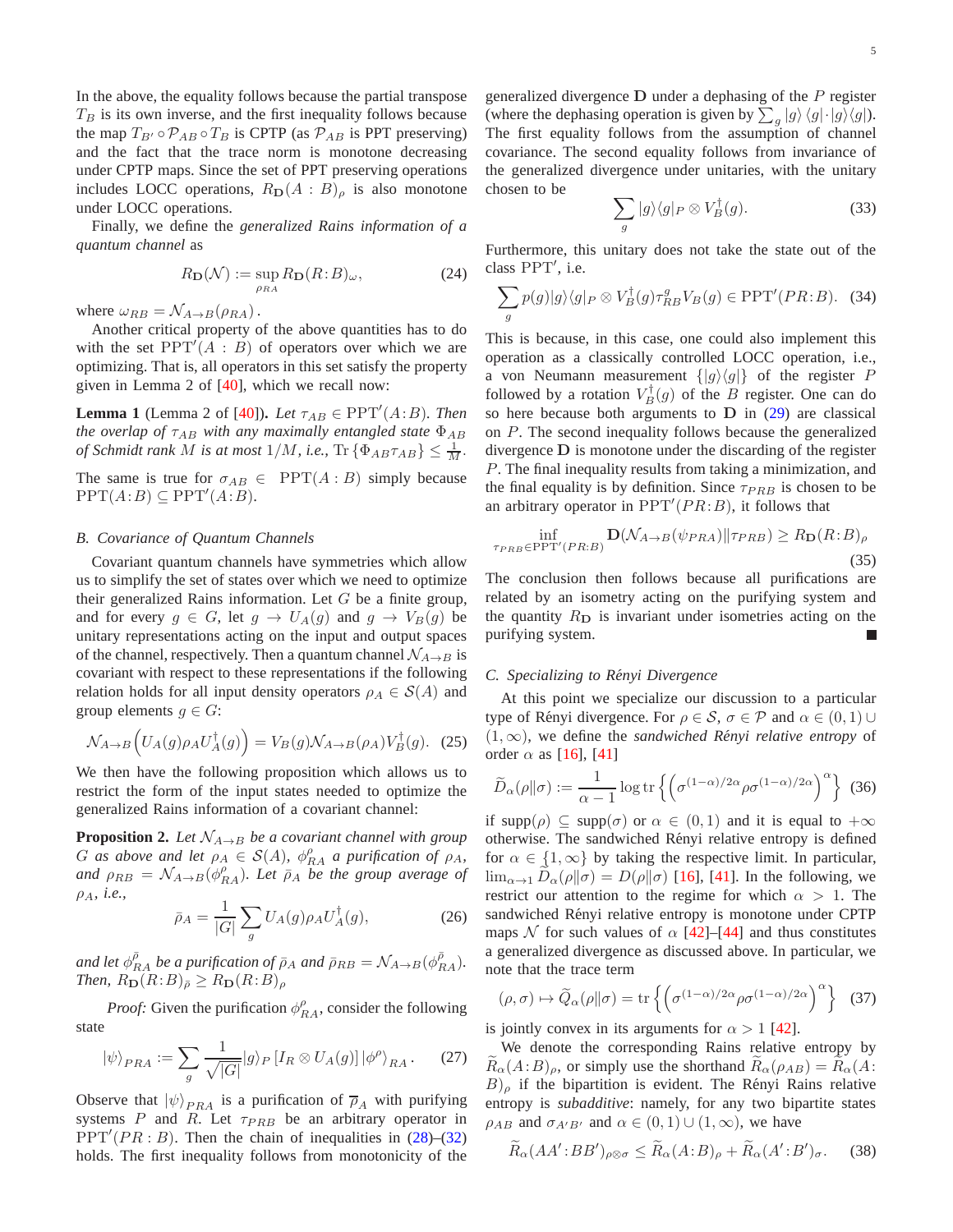$\mathbf{D}(\mathcal{N}_{A\to B}(\psi_{PRA})||\tau_{PRB})$ 

$$
\geq \mathbf{D}\left(\sum_{g} \frac{1}{|G|} |g\rangle\langle g|_{P} \otimes \mathcal{N}_{A \to B}(U_{A}(g)\phi_{RA}^{P}U_{A}^{\dagger}(g))\middle\|\sum_{g} p(g)|g\rangle\langle g|_{P} \otimes \tau_{RB}^{g}\right) \tag{28}
$$

$$
= \mathbf{D} \left( \sum_{g} \frac{1}{|G|} |g\rangle \langle g|_{P} \otimes V_{B}(g) \mathcal{N}_{A \to B}(\phi_{RA}^{\rho}) V_{B}^{\dagger}(g) \middle\| \sum_{g} p(g) |g\rangle \langle g|_{P} \otimes \tau_{RB}^{g} \right) \tag{29}
$$

$$
= \mathbf{D} \left( \sum_{g} \frac{1}{|G|} |g\rangle \langle g|_{P} \otimes \mathcal{N}_{A \to B}(\phi_{RA}^{\rho}) \middle\| \sum_{g} p(g) |g\rangle \langle g|_{P} \otimes V_{B}^{\dagger}(g) \tau_{RB}^{g} V_{B}(g) \right) \tag{30}
$$

$$
\geq \mathbf{D}\left(\mathcal{N}_{A\to B}(\phi_{RA}^{\rho})\middle\|\sum_{g}p(g)V_{B}^{\dagger}(g)\tau_{RB}^{g}V_{B}(g)\right) \tag{31}
$$

$$
\geq \inf_{\tau_{RB}\in\mathrm{PPT}'(R:B)} \mathbf{D}(\mathcal{N}_{A\to B}(\phi_{RA}^{\rho})||\tau_{RB}) = R_{\mathbf{D}}(R:B)_{\rho}.
$$
\n(32)

This follows directly from the additivity of the sandwiched Rényi relative entropy with respect to tensor-product states and from the definition, since we can always restrict the minimization to product states.

As a consequence of the joint convexity of the expression in [\(37\)](#page-5-0) for  $\alpha > 1$  [\[42,](#page-12-38) Proposition 3], its point-wise minimum over  $\sigma$  is still a convex function of  $\rho$ . Moreover, taking into account the logarithm and prefactor in the definition of the Rényi divergence, we conclude that the Rényi Rains relative entropy is *quasi-convex*: i.e., if  $\rho_{AB}$  decomposes as  $\rho_{AB}$  =  $d\mu(x)\rho_{AB}^x$  then

$$
\widetilde{R}_{\alpha}(\rho_{AB}) \le \sup_{x} \widetilde{R}_{\alpha}(\rho_{AB}^{x}). \tag{39}
$$

The *Rényi Rains information of a quantum channel*  $N_{A\rightarrow B}$ is defined as

$$
\widetilde{R}_{\alpha}(\mathcal{N}) := \sup_{\rho_{RA}} \inf_{\tau_{RB} \in \mathrm{PPT'}(R:B)} \widetilde{D}_{\alpha}(\mathcal{N}_{A \to B}(\rho_{RA}) || \tau_{RB}).
$$
\n(40)

It suffices to perform the maximization in  $\widetilde{R}_{\alpha}(N)$  over pure bipartite states  $\rho_{RA}$ , due to the quasi-convexity of  $R_{\alpha}$  whenever  $\alpha > 1$  (as discussed above). As a result, it suffices for the dimension of the reference system  $R$  to be no larger than the dimension of the channel input  $A$ , due to the well known Schmidt decomposition.

The Rényi Rains information converges to  $R(\mathcal{N})$  in the limit as  $\alpha$  approaches one from above. This is shown in the following lemma, whose proof is provided in Appendix [A.](#page-11-0)

<span id="page-6-7"></span>**Lemma 3.** *For any quantum channel* N *and*  $\alpha > \beta > 1$ *, we have*

$$
R_{\alpha}(\mathcal{N}) \ge R_{\beta}(\mathcal{N}) \ge R(\mathcal{N}),\tag{41}
$$

$$
\lim_{\alpha \to 1^{+}} R_{\alpha}(\mathcal{N}) = R(\mathcal{N}). \tag{42}
$$

# *D. Relating Fidelity of an Entanglement Generation Code to the Renyi Rains Information of a Channel ´*

The power of the generalized divergence framework is that it allows us to relate rate and fidelity to an information quantity. The usual approach is to compare the states resulting from any code to a set of states resulting from a "useless <span id="page-6-2"></span><span id="page-6-1"></span><span id="page-6-0"></span>channel." For the transmission of classical information, the only set of useless channels are those which trace out the input to the channel and replace it with an arbitrary density operator, effectively "cutting the communication line." However, for the transmission of quantum information, there are more interesting classes of "useless channels" [\[45\]](#page-12-40). For example, it is well known that a PPT entanglement binding channel has zero quantum capacity [\[46\]](#page-13-0). More generally, the bound in Lemma [1](#page-5-1) establishes that if both the input to the channel and the reference system are replaced with an operator  $\tau_{RB} \in \text{PPT}'(R : B)$ , then the fidelity with a maximally entangled state can never be larger than  $1/M$ . Since for a memoryless channel we are taking  $M = 2^{nQ}$ , this overlap will be exponentially small with the number of channel uses, so that "channels" that replace with  $\tau_{RB}$  cannot send any quantum information reliably.

<span id="page-6-6"></span><span id="page-6-5"></span>The following proposition gives a "one-shot" bound on the fidelity of any CPPP assisted EG code:

**Proposition 4.** *Let* N *be a quantum channel. Any CPPP assisted EG code* C *on* N *obeys the following bound. For all*  $\alpha > 1$ ,

<span id="page-6-4"></span>
$$
F(\mathcal{C}, \mathcal{N}) \le 2^{-\left(\frac{\alpha - 1}{\alpha}\right) \left(\log|\mathcal{C}| - \widetilde{R}_{\alpha}(\mathcal{N})\right)}.
$$
 (43)

*Proof:* Let  $C = (M, \mathcal{E}_{A_0B_0 \rightarrow \tilde{A}A\tilde{B}}, \mathcal{D}_{\tilde{A}B\tilde{B} \rightarrow \hat{A}\hat{B}})$  as in [\(12\)](#page-4-1) and recall the state  $\rho_{\tilde{A}B\tilde{B}}$  in [\(13\)](#page-4-2) prior to decoding and the state  $\omega_{\hat{A}\hat{B}} = \mathcal{D}_{\tilde{A}B\tilde{B}\to \hat{A}\hat{B}}(\rho_{\tilde{A}B\tilde{B}})$ . The binary test channel  $\mathcal{B}_{\hat{A}\hat{B}\to Z}$  outputs a flag indicating if the state is maximally entangled in the state  $\Phi_{\hat{A}\hat{B}}$  or orthogonal to it:

$$
\mathcal{B}_{\hat{A}\hat{B}\to Z}(\cdot) := \text{tr}\left\{\Phi_{\hat{A}\hat{B}}(\cdot)\right\}|1\rangle\langle 1| + \text{tr}\left\{\left(I_{\hat{A}\hat{B}} - \Phi_{\hat{A}\hat{B}}\right)(\cdot)\right\}|0\rangle\langle 0|.
$$
 (44)

Furthermore, consider an arbitrary subnormalized state  $\tau_{\tilde{A}B\tilde{B}} \in \text{PPT}'(\tilde{A} : B\tilde{B})$  and observe that  $\mathcal{D}_{\tilde{A}B\tilde{B}\to \hat{A}\hat{B}}(\tau_{\tilde{A}B\tilde{B}}) \in \text{PPT}'(\hat{A} : \hat{B})$  because the decoding operator is restricted to be LOCC. For ease of presentation, we set

$$
p = \text{tr}\left\{\Phi_{\hat{A}\hat{B}}\,\mathcal{D}_{\tilde{A}B\tilde{B}\to\hat{A}\hat{B}}(\tau_{\tilde{A}B\tilde{B}})\right\},\tag{45}
$$

<span id="page-6-3"></span>
$$
F = F(\mathcal{C}, \mathcal{N}) = \text{tr}\left\{\Phi_{\hat{A}\hat{B}}\,\omega_{\hat{A}\hat{B}}\right\},\tag{46}
$$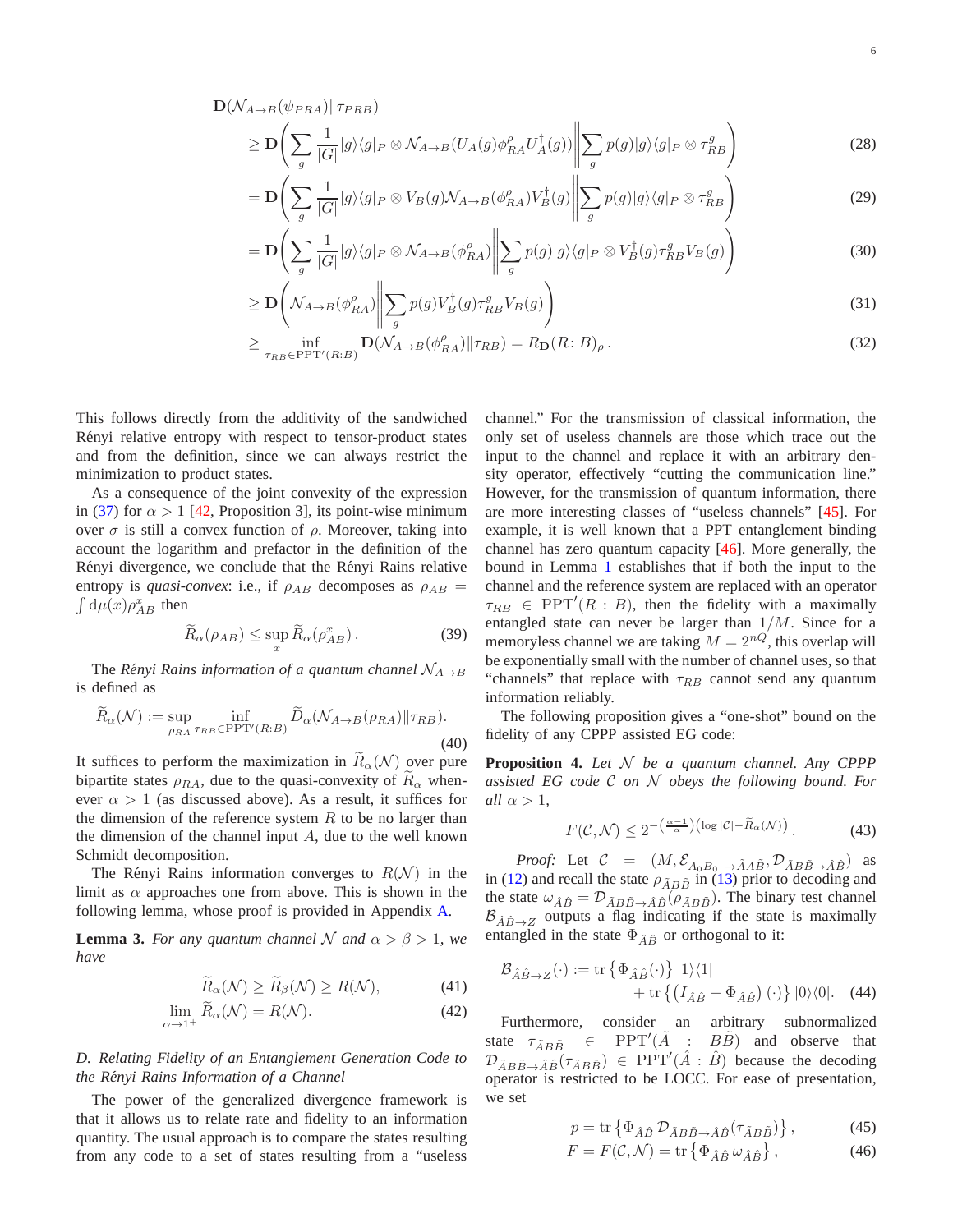and assume without loss of generality that the operator  $\tau_{\tilde{A}B\tilde{B}}$  is chosen such that  $p \in (0, \text{tr}\{\tau_{\tilde{A}B\tilde{B}}\})$  (otherwise,  $\tau_{\tilde{A}B\tilde{B}}$  would not be a good choice because we would have  $D_{\alpha}(\rho_{\tilde{A}B\tilde{B}}||\tau_{\tilde{A}B\tilde{B}}) = +\infty$ . Applying monotonicity of the divergence under the decoding map  $D$  and the test  $B$ , we find

$$
D_{\alpha}(\rho_{\tilde{A}B\tilde{B}}||\tau_{\tilde{A}B\tilde{B}})
$$
  
\n
$$
\geq \widetilde{D}_{\alpha}(\mathcal{B}_{\hat{A}\hat{B}\to Z}(\omega_{\hat{A}\hat{B}})||\mathcal{B}_{\hat{A}\hat{B}\to Z}(\mathcal{D}_{\tilde{A}B\tilde{B}\to \hat{A}\hat{B}}(\tau_{\tilde{A}B\tilde{B}})))
$$
(47)  
\n
$$
= \frac{1}{\alpha - 1} \log \left[ F^{\alpha} p^{1-\alpha} + (1 - F)^{\alpha} \left[ \text{tr} \left\{ \tau_{\tilde{A}B\tilde{B}} \right\} - p \right]^{1-\alpha} \right]
$$
(48)

$$
\geq \frac{1}{\alpha - 1} \log \left[ F^{\alpha} p^{1-\alpha} \right] \tag{49}
$$

$$
\geq \frac{1}{\alpha - 1} \log \left[ F^{\alpha} \left( 1/M \right)^{1-\alpha} \right]
$$
 (50)

$$
= \frac{\alpha}{\alpha - 1} \log F + \log M. \tag{51}
$$

The second inequality follows by discarding the second term  $(1 - F)^{\alpha}$  [tr { $\tau_{RB}$ } - p]<sup>1- $\alpha$ </sup> (recall that we are considering  $\alpha > 1$ ). The third inequality follows from [\(45\)](#page-6-3) and Lemma [1.](#page-5-1)

Now, recall that the state  $\rho_{\tilde{A}A\tilde{B}}$  is in SEP( $AA : B$ ) and can thus be decomposed as a convex combination of tensor products of pure states. Using the quasi-convexity of  $D_{\alpha}$  in the first argument, we find that there exist pure states  $\sigma_{\tilde{A}A}$  and  $\sigma_{\tilde{B}}$  such that for every  $\tau_{\tilde{A}B} \in \text{PPT}'(\tilde{A}:B)$ , we have

$$
\tilde{D}_{\alpha}(\mathcal{N}_{A\to B}(\sigma_{\tilde{A}A})||\tau_{\tilde{A}B})
$$
\n
$$
= \tilde{D}_{\alpha}(\mathcal{N}_{A\to B}(\sigma_{\tilde{A}A}) \otimes \sigma_{\tilde{B}}||\tau_{\tilde{A}B} \otimes \sigma_{\tilde{B}})
$$
\n(52)

$$
\geq \widetilde{D}_{\alpha}(\mathcal{N}_{A\to B}(\rho_{\tilde{A}A\tilde{B}})||\tau_{\tilde{A}B}\otimes\sigma_{\tilde{B}})
$$
\n(53)

$$
\geq \frac{\alpha}{\alpha - 1} \log F + \log M,\tag{54}
$$

where in the last line we apply the development in  $(47)$ - $(51)$ given that  $\tau_{\tilde{A}B} \otimes \sigma_{\tilde{B}} \in \text{PPT}'(\tilde{A}:B\tilde{B})$ . Since the above bound holds for all  $\tau_{\tilde{A}B} \in \text{PPT}'(\tilde{A}:B)$ , we can conclude that

$$
\inf_{\tau_{\tilde{A}B} \in \text{PPT}'(\tilde{A}:B)} \tilde{D}_{\alpha}(\mathcal{N}_{A \to B}(\sigma_{\tilde{A}A}) \| \tau_{\tilde{A}B})
$$
\n
$$
\geq \frac{\alpha}{\alpha - 1} \log F + \log M. \quad (55)
$$

We can finally remove the dependence on any particular code by optimizing over all inputs to the channel. Identifying  $A$ with  $R$  to simplify notation, we find

$$
\widetilde{R}_{\alpha}(\mathcal{N}) = \sup_{\rho_{RA}} \inf_{\tau_{RB} \in \text{PPT}'(R:B)} \widetilde{D}_{\alpha}(\mathcal{N}_{A \to B}(\rho_{RA}) || \tau_{RB}) \tag{56}
$$

$$
\geq \frac{\alpha}{\alpha - 1} \log F + \log M. \tag{57}
$$

<span id="page-7-1"></span>This bound is then equivalent to  $(43)$ .

### IV. WEAK SUBADDITIVITY OF THE  $\alpha$ -Rains INFORMATION FOR MEMORYLESS CHANNELS

<span id="page-7-4"></span>In this section, we prove an important theorem, which is critical for concluding that the Rains information of a channel is a strong converse rate for quantum communication. Before we commence, we need the following technical property.

**Lemma 5.** *Let*  $\alpha > 1$ ,  $\rho, \rho' \in S$  *and*  $\sigma \in \mathcal{P}$ *. If*  $\rho \leq \gamma \rho'$  *for some*  $\gamma \geq 1$ *, then* 

$$
\widetilde{D}_{\alpha}(\rho\|\sigma) \le \frac{\alpha}{\alpha - 1} \log \gamma + \widetilde{D}_{\alpha}(\rho'\|\sigma). \tag{58}
$$

<span id="page-7-2"></span>*Proof:* From the assumption that  $\rho \leq \gamma \rho'$ , we get  $\sigma^{(1-\alpha)/2\alpha} \rho \sigma^{(1-\alpha)/2\alpha} \leq \gamma \sigma^{(1-\alpha)/2\alpha} \rho' \sigma^{(1-\alpha)/2\alpha}$ . Then we have that

$$
\text{tr}\{(\sigma^{(1-\alpha)/2\alpha}\rho\sigma^{(1-\alpha)/2\alpha})^{\alpha}\}\n\leq \gamma^{\alpha}\,\text{tr}\{(\sigma^{(1-\alpha)/2\alpha}\rho'\sigma^{(1-\alpha)/2\alpha})^{\alpha}\}\quad(59)
$$

because  $\text{tr}\{f(P)\}\leq \text{tr}\{f(Q)\}\$  for  $P\leq Q$  and f a monotone increasing function (see, e.g., [\[44,](#page-12-39) Lemma III.6]). Taking logarithms and dividing by  $\alpha - 1$  gives the statement of the lemma.

<span id="page-7-3"></span><span id="page-7-0"></span>We are ready to prove that the Rains information of the channel obeys a weak subadditivity property.

**Theorem 6.** *Let*  $\mathcal{N}_{A\rightarrow B}$  *be a quantum channel. For all*  $\alpha > 1$ *and*  $n \in \mathbb{N}$ *, we have* 

$$
\widetilde{R}_{\alpha}(\mathcal{N}^{\otimes n}) \le n \widetilde{R}_{\alpha}(\mathcal{N}) + \frac{\alpha |A|^2}{\alpha - 1} \log n. \tag{60}
$$

*Proof:* To begin with, we observe that a tensor-power channel is covariant with respect to permutations of the input and output systems, in the sense that

$$
\forall \pi \in S_n : W_{B^n}^{\pi} \mathcal{N}^{\otimes n}(\rho_{A^n}) \left(W_{B^n}^{\pi}\right)^{\dagger} = \mathcal{N}^{\otimes n} \left(W_{A^n}^{\pi} \rho_{A^n} \left(W_{A^n}^{\pi}\right)^{\dagger}\right), \quad (61)
$$

where  $W^{\pi}_{A^n}$  and  $W^{\pi}_{B^n}$  are unitary representations of the permutation  $\pi$ , acting on the input space  $A^n$  and the output space  $B<sup>n</sup>$ , respectively. So, letting  $|\phi^{\rho}\rangle_{R,A<sup>n</sup>}$  denote a purification of  $\rho_{A^n}$ , we can apply Proposition [2](#page-5-2) to find that

$$
\widetilde{R}_{\alpha}(\mathcal{N}^{\otimes n}(\phi_{RA^n}^{\rho})) \leq \widetilde{R}_{\alpha}(\mathcal{N}^{\otimes n}(\phi_{RA^n}^{\overline{\rho}})),\tag{62}
$$

where  $\phi_{R,A^n}^{\overline{\rho}}$  is a purification of the permutation invariant state  $\overline{\rho}_{A^n}$ . Now, this purification  $\phi_{R,A^n}^{\overline{\rho}}$  is related by a unitary on the reference system R to a state  $|\psi\rangle_{\hat{A}^n A^n} \in \text{Sym}((\hat{A} \otimes A)^{\otimes n}),$ where  $\hat{A} \simeq A$  [\[47,](#page-13-1) Lemma 4.3.1]. So it follows that

$$
\widetilde{R}_{\alpha}(\mathcal{N}^{\otimes n}(\phi_{RA^n}^{\rho})) \leq \widetilde{R}_{\alpha}(\mathcal{N}^{\otimes n}(\phi_{RA^n}^{\overline{\rho}})) \n= \widetilde{R}_{\alpha}(\mathcal{N}^{\otimes n}(\psi_{\hat{A}^n A^n})).
$$
\n(63)

For such a state in Sym $((\hat{A} \otimes A)^{\otimes n})$ , we observe (see, e.g.,  $[48]$ ) that

<span id="page-7-5"></span>
$$
\psi_{\hat{A}^n A^n} \le n^{|A|^2} \omega_{\hat{A}^n A^n}^{(n)}, \quad \text{where} \quad \omega_{\hat{A}^n A^n}^{(n)} := \int d\mu(\varphi) \, \varphi_{\hat{A}A}^{\otimes n},\tag{64}
$$

with  $\mu(\varphi)$  denoting the uniform probability measure on the unit sphere consisting of pure bipartite states  $\varphi_{\hat{A}A}$ .

Employing Lemma [5,](#page-7-4) we find that

$$
\widetilde{R}_{\alpha}(\mathcal{N}^{\otimes n}(\psi_{\hat{A}^n A^n})) \le \frac{\alpha |A|^2}{\alpha - 1} \log n + \widetilde{R}_{\alpha}(\mathcal{N}^{\otimes n}(\omega_{\hat{A}^n A^n})).
$$
\n(65)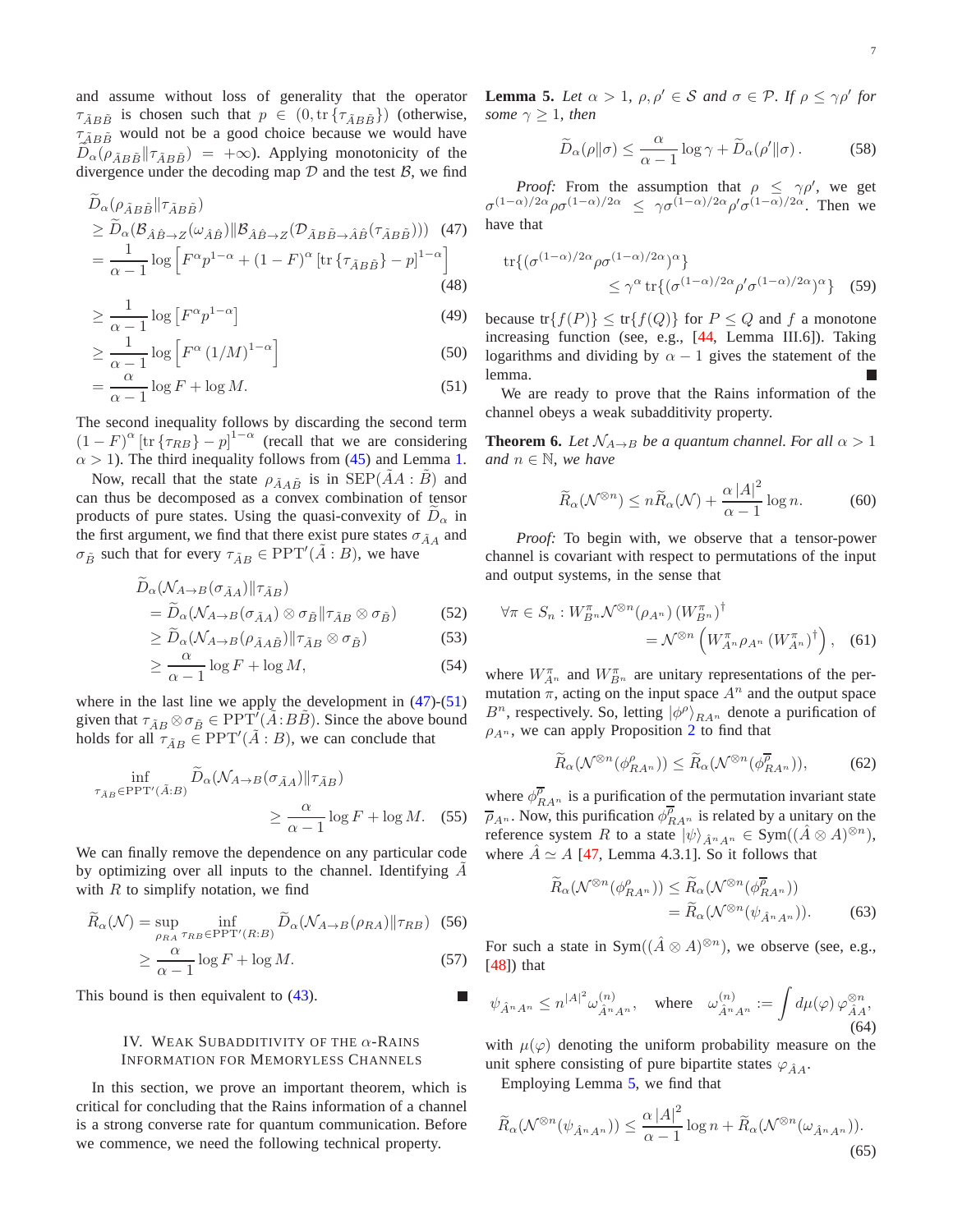and since the right hand side does not depend on the state  $\rho_{A^n}$ anymore, this yields

$$
\widetilde{R}_{\alpha}(\mathcal{N}^{\otimes n}) \le \frac{\alpha \left|A\right|^2}{\alpha - 1} \log n + \widetilde{R}_{\alpha}(\mathcal{N}^{\otimes n}(\omega_{\hat{A}^n A^n})) \tag{66}
$$

$$
\leq \frac{\alpha |A|^2}{\alpha - 1} \log n + \sup_{\phi_{\hat{A}A}} \widetilde{R}_{\alpha}(\mathcal{N}^{\otimes n}(\phi_{\hat{A}A}^{\otimes n})) \qquad (67)
$$

where we used the quasi-convexity of  $R_{\alpha}$  in the state (cf. [\(39\)](#page-6-5)) and the definition of  $\omega_{\hat{\lambda}^n}^{(n)}$  $\hat{A}^n A^n$  in [\(64\)](#page-7-5) to establish the second inequality. Finally,  $R_{\alpha}$  is subadditive for product states as seen in [\(38\)](#page-5-3), and thus

$$
\widetilde{R}_{\alpha}\big(\mathcal{N}^{\otimes n}(\phi_{\hat{A}A}^{\otimes n})\big) \le n \widetilde{R}_{\alpha}(\mathcal{N}(\phi_{\hat{A}A})).\tag{68}
$$

Combining this with [\(67\)](#page-8-2) concludes the proof.

A consequence of Theorem [6](#page-7-0) is that the Rains information of a channel is weakly subadditive. This corollary is required in order to set some of the claims in [\[31\]](#page-12-26), [\[49\]](#page-13-3) on a firm foundation. We provide its proof in Appendix [B.](#page-11-1)

<span id="page-8-7"></span>**Corollary 7.** *The Rains information of a quantum channel is weakly subadditive, in the sense that*

$$
\limsup_{n \to \infty} \frac{1}{n} R(\mathcal{N}^{\otimes n}) \le R(\mathcal{N}).\tag{69}
$$

# <span id="page-8-1"></span>V. THE RAINS INFORMATION IS A STRONG CONVERSE RATE FOR QUANTUM COMMUNICATION

We are ready to state our main result, which is that the Rains information of the channel is an upper bound on the strong converse CPPP assisted quantum capacity.

<span id="page-8-0"></span>**Theorem 8.** For any quantum channel N, we have  $Q_{\text{pp}}^{\dagger}(\mathcal{N}) \leq$  $\inf_{\ell \in \mathbb{N}} \frac{1}{\ell} R(\mathcal{N}^{\otimes \ell}).$ 

Before we prove this result, we first state a technical proposition which implies that the fidelity decreases exponentially fast as the number of channel uses increases, with the exponent bounded in [\(70\)](#page-8-3) below. (However, we do not know if the exponent in [\(70\)](#page-8-3) is optimal.)

<span id="page-8-5"></span>**Proposition 9.** *Let* N *be a quantum channel. Consider any sequence of codes*  $\{\mathcal{C}_n\}_{n\in\mathbb{N}}$ , where  $\mathcal{C}_n$  *is a CPPP assisted EG code for*  $\mathcal{N}^{\otimes n}$ *. Then the rate of this sequence,*  $r =$  $\liminf_{n\to\infty}\frac{1}{n}\log|\mathcal{C}_n|$ *, satisfies* 

$$
\liminf_{n \to \infty} \left\{ -\frac{1}{n} \log F(C_n, \mathcal{N}^{\otimes n}) \right\} \ge \sup_{\alpha > 1} \left\{ \frac{\alpha - 1}{\alpha} \left( r - \widetilde{R}_{\alpha}(\mathcal{N}) \right) \right\}.
$$
\n(70)

*Proof:* First, by definition of r, for any  $\delta > 0$ , there exists an  $N_0 \in \mathbb{N}$  such that  $\frac{1}{n} \log |\mathcal{C}_n| \ge r - \delta$  for all  $n \ge N_0$ . For such *n* and any  $\alpha > 1$ , we employ Proposition [4](#page-6-6) to find the following bound:

$$
F\left(\mathcal{C}_n, \mathcal{N}^{\otimes n}\right) \le 2^{-\left(\frac{\alpha-1}{\alpha}\right)\left(\log|\mathcal{C}_n| - \widetilde{R}_\alpha(\mathcal{N}^{\otimes n})\right)}\tag{71}
$$

$$
\leq 2^{-\left(\frac{\alpha-1}{\alpha}\right)\left(n(r-\delta)-\widetilde{R}_{\alpha}(\mathcal{N}^{\otimes n})\right)}\tag{72}
$$

$$
\leq 2^{-\left(\frac{\alpha-1}{\alpha}\right)\left(n(r-\delta)-n\widetilde{R}_{\alpha}(\mathcal{N})-\frac{\alpha|A|^2}{\alpha-1}\log n\right)}\tag{73}
$$

$$
= n^{|A|^2} 2^{-n\left(\frac{\alpha - 1}{\alpha}\right)\left(r - \delta - \widetilde{R}_{\alpha}(\mathcal{N})\right)}.
$$
 (74)

Here, we used the weak subadditivity result from Theorem [6](#page-7-0) to establish [\(73\)](#page-8-4). Hence, we find

$$
\liminf_{n \to \infty} \left\{ -\frac{1}{n} \log F(C_n, \mathcal{N}^{\otimes n}) \right\} \ge \frac{\alpha - 1}{\alpha} \left( r - \delta - \widetilde{R}_{\alpha}(\mathcal{N}) \right)
$$
\n(75)

<span id="page-8-2"></span>and the statement of the theorem follows since we can choose δ and  $\alpha$  arbitrarily.

We briefly sketch a proof of the main theorem here for the case in which we want to show that  $Q_{\rm pp}^{\dagger}(\mathcal{N}) \leq R(\mathcal{N})$ and provide the full proof below. Consider any code with r defined as in Proposition [9.](#page-8-5) If  $r > R(N)$ , then by continuity of  $R_{\alpha}(\mathcal{N})$  as  $\alpha \to 1^{+}$ , there always exists an  $\alpha > 1$  such that  $r > R_{\alpha}(\mathcal{N})$  as well. Thus, the right hand side of [\(70\)](#page-8-3) is strictly positive and the fidelity thus vanishes.

*Proof of Theorem [8:](#page-8-0)* Consider any sequence of codes  $\{\mathcal{C}_n\}_{n\in\mathbb{N}}$ , where  $\mathcal{C}_n$  is a CPPP assisted EG code for  $\mathcal{N}^{\otimes n}$  such that  $r = \liminf_{n \to \infty} \frac{1}{n} \log |\mathcal{C}_n| > \inf_{\ell \in \mathbb{N}} \frac{1}{\ell} R(\mathcal{N}^{\otimes \ell})$ . Then, by definition of the infimum there exists a value  $\ell \in \mathbb{N}$  such that  $\ell r > R(\mathcal{N}^{\otimes \ell})$ . Furthermore, by continuity of  $\widetilde{R}_\alpha(\mathcal{N}^{\otimes \ell})$ as  $\alpha \to 1^+$  (cf. Lemma [3\)](#page-6-7), there exists an  $\alpha > 1$  such that  $\ell r > R_{\alpha}(\mathcal{N}^{\otimes \ell}).$ 

Next, for any  $j \in \{1, 2, \ldots, \ell\}$ , consider the subsequence of codes  $\{C_{k\ell+j}\}_{k\in\mathbb{N}}$  and their embeddings as codes for the channels  $\mathcal{N}^{\otimes (k+1)\ell} = (\mathcal{N}^{\otimes \ell})^{\otimes (k+1)}$ . (These codes are defined for  $k\ell + j$  channels, and their embeddings will simply ignore the last  $\ell - j$  channels.) Proposition [9](#page-8-5) applied to the channel  $\mathcal{N}^{\otimes \ell}$  yields

<span id="page-8-6"></span>
$$
\liminf_{k \to \infty} \left\{ -\frac{1}{k+1} \log F(C_{k\ell+j}, \mathcal{N}^{\otimes (k+1)\ell}) \right\}
$$
  
 
$$
\geq \frac{\alpha - 1}{\alpha} \left( \ell r - \widetilde{R}_{\alpha}(\mathcal{N}^{\otimes \ell}) \right) =: c > 0.
$$
 (76)

Here we used that  $\frac{1}{\ell} \liminf_{k \to \infty} \frac{1}{k+1} \log |\mathcal{C}_{k\ell+j}|$  =  $\liminf_{k\to\infty}\frac{1}{k\ell+j}\log|\mathcal{C}_{k\ell+j}|-\frac{\ell-j}{(k\ell+i)(k\ell+j)}\log|\mathcal{C}_{k\ell+j}| \geq r$ since the liminf of the subsequence  $\{\frac{1}{k\ell+j}\log|\mathcal{C}_{k\ell+j}|\}_k$  is lower bounded by the lim inf of the sequence  $\{\frac{1}{n}\log|\mathcal{C}_n|\}_n$ and the second term vanishes. Moreover, [\(76\)](#page-8-6) yields

$$
\liminf_{k \to \infty} \left\{ -\frac{1}{k\ell + j} \log F(C_{k\ell + j}, \mathcal{N}^{\otimes (k\ell + j)} \right\}
$$
\n
$$
= \liminf_{k \to \infty} \left\{ -\frac{1}{k\ell + j} \log F(C_{k\ell + j}, \mathcal{N}^{\otimes (k+1)\ell}) \right\} \tag{77}
$$

$$
\geq \liminf_{k \to \infty} \left\{ -\frac{1}{k\ell + \ell} \log F(C_{k\ell + j}, \mathcal{N}^{\otimes (k+1)\ell}) \right\} \tag{78}
$$

$$
\geq \frac{c}{\ell}.\tag{79}
$$

<span id="page-8-3"></span>Since this holds for all  $j$ , we conclude

$$
\liminf_{n \to \infty} \left\{ -\frac{1}{n} \log F(C_n, \mathcal{N}^{\otimes n}) \right\}
$$
\n
$$
= \min_{j \in \{0, 1, \dots \ell - 1\}} \liminf_{k \to \infty} \left\{ -\frac{1}{k\ell + j} \log F(C_{k\ell + j}, \mathcal{N}^{\otimes k\ell + j}) \right\}
$$
\n
$$
\geq \frac{c}{\ell}.
$$
\n(80)

<span id="page-8-4"></span>Hence, we conclude that the fidelity vanishes (exponentially fast in *n*) and that  $\inf_{\ell \in \mathbb{N}} \frac{1}{\ell} R(\mathcal{N}^{\otimes \ell})$  is a strong converse rate.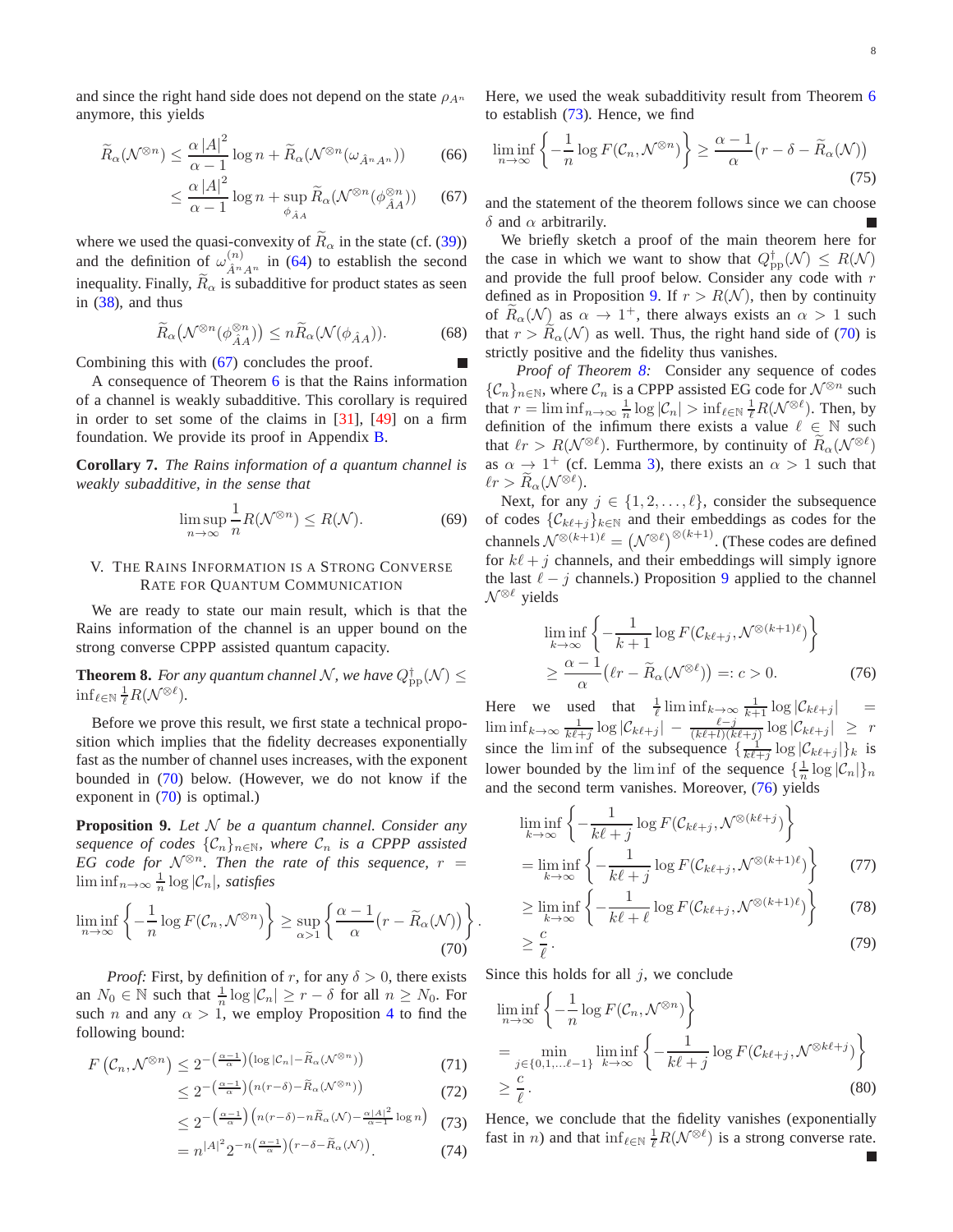Theorem [8](#page-8-0) establishes the Rains information of a quantum channel as an upper bound on the strong converse capacity  $Q_{\text{pp}}^{\dagger}(\mathcal{N})$  for CPPP assisted quantum communication over a channel  $N$ . Thus, in summary, the following inequalities hold for all quantum channels:

$$
I_{\rm c}(\mathcal{N}) \le \lim_{\ell \to \infty} \frac{1}{\ell} I_{\rm c}(\mathcal{N}^{\otimes \ell}) = Q(\mathcal{N}) \le Q^{\dagger}(\mathcal{N})
$$
  

$$
\le Q^{\dagger}_{\rm pp}(\mathcal{N}) \le \inf_{\ell \ge 1} \frac{1}{\ell} R(\mathcal{N}^{\otimes \ell}) \le R(\mathcal{N}). \quad (81)
$$

# <span id="page-9-0"></span>VI. STRONG CONVERSE PROPERTY FOR QUANTUM COMMUNICATION OVER DEPHASING CHANNELS

In this section, we show that the Rains information of a generalized dephasing channel [\[10\]](#page-12-8), [\[50\]](#page-13-4)–[\[52\]](#page-13-5) (also known as "Hadamard diagonal" channels [\[53\]](#page-13-6) and "Schur multiplier" channels [\[29\]](#page-12-25)) is equal to the coherent information of this channel. This extends [\[21,](#page-12-15) Theorem 6.2] from "maximally correlated states" to generalized dephasing channels. Consequently, the hierarchy in [\(81\)](#page-9-2) collapses for generalized dephasing channels. In particular, we establish that the quantum capacity of this class of channels obeys the strong converse property and also that classical pre- and post-processing does not increase the capacity for these channels.

A generalized dephasing channel is any channel with an isometric extension of the form

<span id="page-9-3"></span>
$$
U_{A\to BE}^{\mathcal{N}} := \sum_{x=0}^{d-1} |x\rangle_B \langle x|_A \otimes |\psi_x\rangle_E, \qquad (82)
$$

<span id="page-9-1"></span>where the states  $|\psi_x\rangle$  are arbitrary (not necessarily orthonormal). Note that these channels are degradable [\[10\]](#page-12-8).

**Proposition 10.** *Let* N *be a generalized dephasing channel of the form* [\(82\)](#page-9-3)*. Then*  $I_c(\mathcal{N}) = R(\mathcal{N})$ *.* 

*Proof:* We have already seen in [\(81\)](#page-9-2) that  $I_c(\mathcal{N}) \leq R(\mathcal{N})$ holds for all channels (recall also that this follows from [\[23,](#page-12-17) Theorem 4]). We now establish that the opposite inequality holds for a generalized dephasing channel  $N$ . Consider that any generalized dephasing channel  $\mathcal N$  obeys the following covariance property:<sup>[7](#page-9-4)</sup>

<span id="page-9-5"></span>
$$
\mathcal{N}\left(Z_A(z)\rho Z_A^{\dagger}(z)\right) = Z_B(z)\mathcal{N}(\rho)Z_B^{\dagger}(z),\tag{83}
$$

for  $z \in \{0, \dots, d-1\}$ , where

$$
Z_A(z)|x\rangle_A = \exp\left\{2\pi i x z/d\right\}|x\rangle_A,\tag{84}
$$

$$
Z_B(z)|x\rangle_B = \exp\{2\pi i x z/d\} |x\rangle_B. \tag{85}
$$

Furthermore, a uniform mixing of these operators is equivalent to a "completely dephasing" channel:

$$
\frac{1}{d} \sum_{z=0}^{d-1} Z_A(z)(\cdot) Z_A^{\dagger}(z) = \sum_{x=0}^{d-1} |x\rangle \langle x|_A(\cdot) |x\rangle \langle x|_A,\tag{86}
$$

with the same true for the operators  ${Z_B(z)}_{z \in \{0,\dots,d-1\}}$ . Then we can apply Proposition [2](#page-5-2) to conclude that the Rains information of a generalized dephasing channel is maximized by a state with a Schmidt decomposition of the following form:

<span id="page-9-7"></span>
$$
|\varphi^p\rangle_{RA} := \sum_x \sqrt{p_X(x)} |x\rangle_R |x\rangle_A, \tag{87}
$$

<span id="page-9-2"></span>for some probability distribution  $p_X(x)$  and some orthonormal basis  $\{|x\rangle_R\}$  for the reference system R (with the key result being that the basis  $\{|x\rangle_A\}$  is "aligned with" the basis of the channel). That is,

<span id="page-9-8"></span>
$$
R(\mathcal{N}) = \sup_{p_X} \inf_{\tau_{RB} \in \text{PPT}'(R:B)} D(\mathcal{N}(\varphi_{RA}^p) \| \tau_{RB}). \tag{88}
$$

Let  $\Delta_P$  be a CPTP map constructed as follows:

$$
\Delta_P(\cdot) = P(\cdot)P + (I - P)(\cdot)(I - P), \qquad (89)
$$

with 
$$
P = \sum_{x} |x\rangle\langle x|_{R} \otimes |x\rangle\langle x|_{B}.
$$
 (90)

Then the following chain of inequalities holds:

$$
I_c(\mathcal{N}) = \sup_{\varphi_{RA}} \inf_{\sigma_B} D(\mathcal{N}(\varphi_{RA}) \| I_R \otimes \sigma_B)
$$
(91)

$$
\geq \sup_{p_X} \inf_{\sigma_B} D(\mathcal{N}(\varphi_{RA}^p) || I_R \otimes \sigma_B)
$$
\n(92)

$$
\geq \sup_{p_X} \inf_{\sigma_B} D(\Delta_P(\mathcal{N}(\varphi_{RA}^p)) \| \Delta_P(I_R \otimes \sigma_B)) \tag{93}
$$

$$
= \sup_{p_X} \inf_{\sigma_B} D(P(\mathcal{N}(\varphi_{RA}^p))P \| P(I_R \otimes \sigma_B)P) \qquad (94)
$$

$$
= \sup_{p_X} \inf_{q} D(\mathcal{N}(\varphi_{RA}^p) \| \sum_{x} q(x) |x\rangle \langle x|_R \otimes |x\rangle \langle x|_B)
$$
\n(95)

$$
\geq \sup_{p_X} \inf_{\tau_{RB} \in \text{PPT}'(R:B)} D(\mathcal{N}(\varphi_{RA}^p) \| \tau_{RB}) = R(\mathcal{N}).
$$
\n(96)

The first inequality follows by restricting the maximization to be over pure bipartite vectors of the form in  $(87)$ . The second inequality follows from monotonicity of the relative entropy under the CPTP map  $\Delta_P$ . The second equality follows because

$$
D(\Delta_P[(id_R \otimes \mathcal{N})(\varphi_{RA}^p)]||\Delta_P(I_R \otimes \sigma_B))
$$
  
= 
$$
D(P[(id_R \otimes \mathcal{N})(\varphi_{RA}^p)]P||P(I_R \otimes \sigma_B)P)
$$
  
+
$$
D((I-P)[(id_R \otimes \mathcal{N})(\varphi_{RA}^p)](I-P)||(I-P)(I_R \otimes \sigma_B)(I-P))
$$
(97)

<span id="page-9-6"></span>since  $P \perp I - P$ , and because the state  $(\text{id}_R \otimes \mathcal{N}) (\varphi_{RA}^p)$  has no support in the subspace onto which  $I - P$  projects, so that the last term above is equal to zero. The third equality follows because

$$
P\left[\left(\mathrm{id}_R \otimes \mathcal{N}\right)\left(\varphi_{RA}^p\right)\right]P = \left(\mathrm{id}_R \otimes \mathcal{N}\right)\left(\varphi_{RA}^p\right),\tag{98}
$$
\n
$$
P\left(I_R \otimes \sigma_B\right)P = \sum_x q(x)|x\rangle\langle x|_R \otimes |x\rangle\langle x|_B,\tag{99}
$$

for some distribution  $q(x) = \langle x|_B \sigma_B |x\rangle_B$ . The last inequality follows because the state  $\sum_{x} q(x)|x\rangle\langle x|_{R} \otimes |x\rangle\langle x|_{B} \in$  $PPT'(R:B)$ , and the final equality follows from [\(88\)](#page-9-8).

<span id="page-9-4"></span><sup>&</sup>lt;sup>7</sup>The covariance in  $(83)$  in fact holds for any operators of the form  $\sum_{x=0}^{d-1} \exp\{i\varphi_x\} |x\rangle\langle x|A$  and  $\sum_{x=0}^{d-1} \exp\{i\varphi_x\} |x\rangle\langle x|B$  with  $\varphi_x \in \mathbb{R}$ , but it suffices to consider only the operators in [\(85\)](#page-9-6) for our proof here.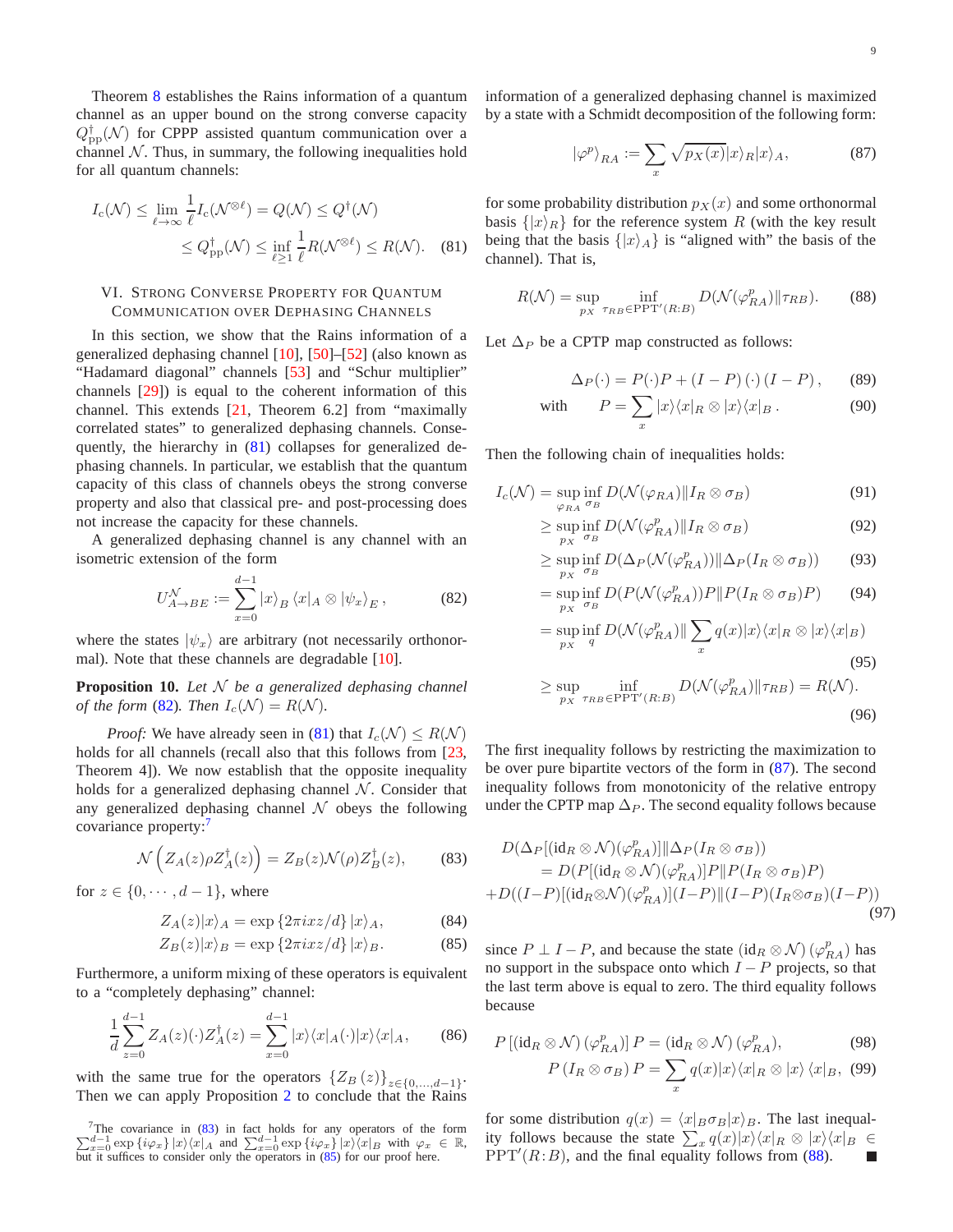# <span id="page-10-0"></span>VII. STRONG CONVERSE FOR CLASSICAL COMMUNICATION ASSISTED CAPACITY OF ERASURE CHANNELS

In this section, we consider a class of erasure channels of the form

$$
\mathcal{N}_{A \to B} : \rho_A \mapsto (1 - p)\rho_B + p|e\rangle\langle e|_B,\tag{100}
$$

where  $p \in [0, 1]$  is the erasure probability,  $\rho_B$  is an isometric embedding of  $\rho_A$  into B, and  $|e\rangle$  is a quantum state orthogonal to  $\rho_B$ .

Using the notion of entanglement cost of a channel, it was shown in [\[28\]](#page-12-22) that the strong converse two-way assisted quantum capacity of the erasure channel is equal to  $(1-p) \log |A|$ . An alternate way of proving this (implicit in prior work) is as follows:

- 1) Use the fact that the erasure channel can be realized by the action of teleportation on the state  $\mathcal{N}_{A\rightarrow B}(\Phi_{RA})$ . As a consequence, any two-way assisted protocol for quantum communication can be simulated by an entanglement distillation protocol for the state  $\mathcal{N}_{A\rightarrow B}(\Phi_{RA})$ . The authors of [\[37,](#page-12-31) Section V] devised this teleportation simulation argument for discrete-variable channels, and it was subsequently generalized to more channels, including continuous-variable channels, in [\[54\]](#page-13-7).
- 2) Apply the strong converse theorem from [\[32\]](#page-12-27) for distillable entanglement of a state and evaluate the Rains relative entropy.<sup>[8](#page-10-1)</sup>

This latter approach is similar in spirit to what we do below, which however utilizes the methods given in this paper.

**Proposition 11.** *Let* N *be an erasure channel of the form* [\(100\)](#page-10-2)*. Then,*  $Q_{\rm pp}(\mathcal{N}) = Q_{\rm pp}^{\dagger}(\mathcal{N}) = (1 - p) \log |A|$ *.* 

*Proof:* First note that erasure channels are covariant under the discrete Heisenberg–Weyl unitary group acting on A, and thus Proposition [2](#page-5-2) implies that

$$
R(\mathcal{N}) = R(\mathcal{N}(\psi_{RA})) \tag{101}
$$

$$
\leq D\big(\mathcal{N}(\psi_{RA})\big\|\tau_{RB}\big) \tag{102}
$$

$$
=H(\tau_{RB})-H(\rho_{RB})\tag{103}
$$

where  $\psi_{RA}$  is a maximally entangled state,  $\rho_{RB} = \mathcal{N}(\psi_{RA})$ , and  $\tau_{RB}$  is chosen as follows:

$$
|\psi\rangle_{RA} = \sum_{x} \frac{1}{\sqrt{|A|}} |x\rangle_R \otimes |x\rangle_A, \tag{104}
$$

$$
\tau_{RB} = \sum_{x} \frac{1}{|A|} |x\rangle\langle x|_{R} \otimes \mathcal{N}(|x\rangle\langle x|_{A}). \tag{105}
$$

<span id="page-10-1"></span><sup>8</sup>Note here that one could also apply the relative entropy of entanglement to obtain an upper bound as done in [\[54\]](#page-13-7), but this bound would be generally weaker than that given by the Rains relative entropy.

Evaluating this, we find

$$
H(RB)_{\tau} = H(R)_{\tau} + H(B|R)_{\tau}
$$
\n(106)

$$
= \log|A| + \sum_{x} \frac{1}{|A|} H(B)_{\mathcal{N}(|x\rangle\langle x|_{A})}
$$
(107)

$$
= \log|A| + \sum_{x} \frac{1}{|A|} [H((1-p)|x\rangle\langle x|_{A} + p|e\rangle\langle e|)]
$$

$$
(108)
$$

$$
= \log |A| + h_2(p), \tag{109}
$$

<span id="page-10-2"></span>
$$
H(RB)_{\rho} = H((1-p)\psi_{RA} + p\pi_R \otimes |e\rangle\langle e|)
$$
  
=  $h_2(p) + (1-p)H(\psi_{RA}) + pH(\pi_R \otimes |e\rangle\langle e|)$  (110)

$$
(111)
$$

$$
= h_2(p) + p \log |A|.
$$
 (112)

In the above,  $H(B|R) := H(BR) - H(R)$  is the conditional entropy. Therefore, we conclude that  $Q_{\rm pp}^{\dagger}(\mathcal{N}) \le R(\mathcal{N}) \le$  $(1-p)\log|A|$ .

It is well known that any rate  $r < (1 - p) \log |A|$  can be achieved with CPPP assistance [\[55\]](#page-13-8). We review this argument briefly. Let Alice prepare and send  $n$  maximally entangled states through  $\mathcal{N}^{\otimes n}$ . Bob then records which instances of the channel led to an erasure, and communicates this to Alice. They will then use the correctly transmitted states to distill a maximally entangled state of dimension  $rn$ . This will succeed whenever  $rn/\log|A|$  is smaller than the number of correctly transmitted states, which will happen with probability 1 as  $n \to \infty$  as long as  $r < (1 - p) \log |A|$ . This establishes that  $Q_{\text{pp}}(\mathcal{N}) \ge (1-p) \log |\mathcal{A}|$  and concludes the proof.

Finally, recall that the erasure channel is degradable for  $p \leq 1/2$  [\[10\]](#page-12-8), and we can thus calculate its unassisted quantum capacity to be  $Q(\mathcal{N}) = \max\{(1 - 2p) \log |A|, 0\}$  [\[55\]](#page-13-8). Thus, we have an example of a channel where  $Q(\mathcal{N}) < R(\mathcal{N}),$ which means that our upper bound in terms of the Rains information of the channel is not sufficient to establish the strong converse property for general degradable channels.

#### VIII. CONCLUSION

This paper has established that the Rains information of a quantum channel is a strong converse rate for quantum communication. The main application of the first result is to establish the strong converse property for the quantum capacity of all generalized dephasing channels. Going forward from here, there are several questions to consider. First, are there any other channels besides the generalized dephasing ones for which the Rains information is equal to the coherent information? If true, the theorems established here would establish the strong converse property for these channels. For example, can we prove a strong converse theorem for the quantum capacity of general Hadamard channels?

Is it possible to show weak subadditivity of a Rényi coherent information quantity for some class of channels, addressing the original question posed in [\[25\]](#page-12-19)? To this end, the developments in [\[56\]](#page-13-9) might be helpful. Next, is it possible to show that the Rains information of a general quantum channel represents a strong converse rate for quantum communication assisted by interactive forward and backward classical communication? Similarly, can one show that the squashed entanglement of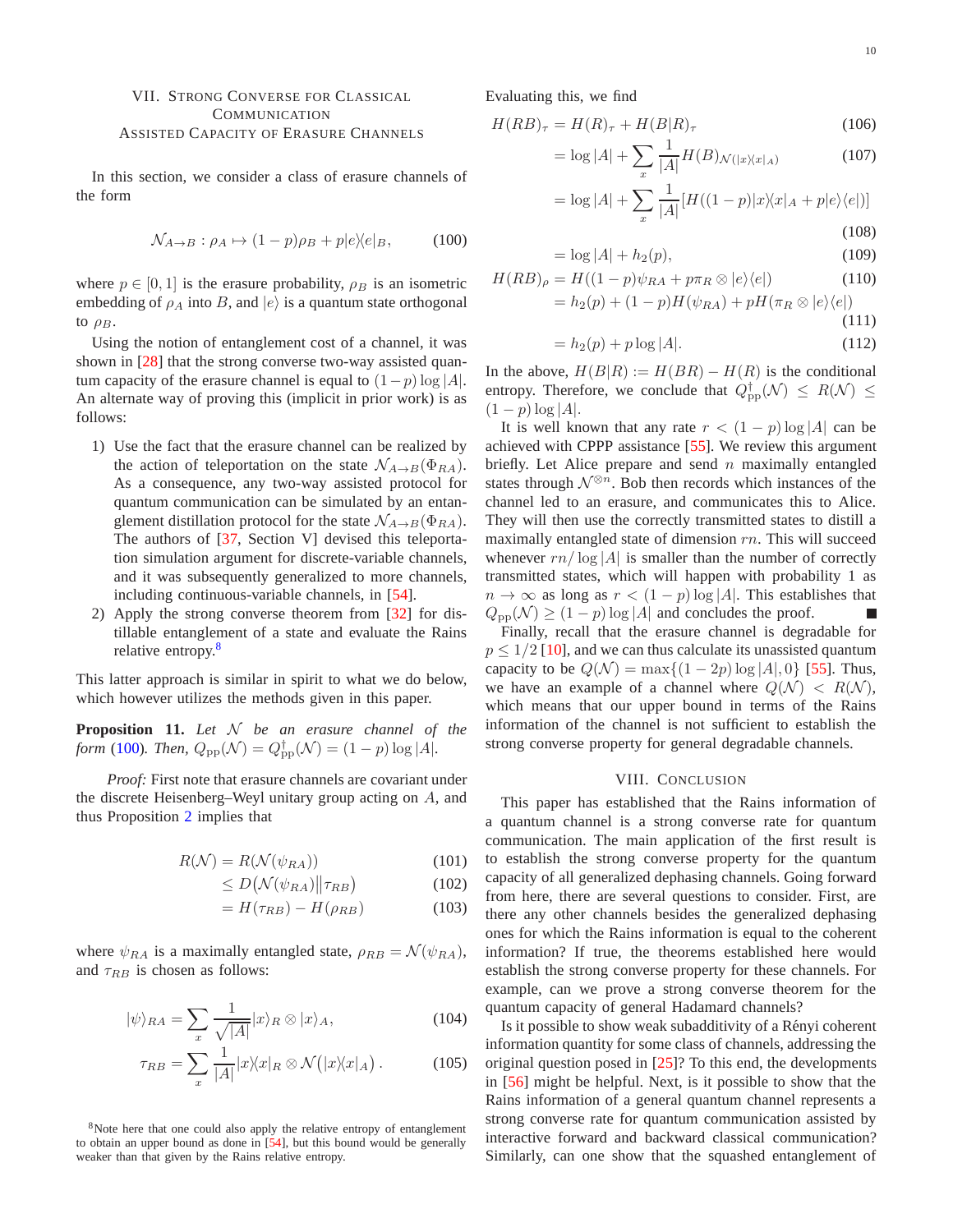a channel [\[57\]](#page-13-10) is a strong converse rate for this task? Recent work has proved that the squashed entanglement of a quantum channel is an upper bound on the quantum capacity with interactive forward and backward classical communication, and it could be that the quantities defined in [\[58\]](#page-13-11) would be helpful for settling this question.

Finally, now that the strong converse holds for the classical capacity, the quantum capacity, and the entanglement-assisted capacity of all generalized dephasing channels, can we establish that the strong converse holds for trade-off capacities of these channels, in the sense of [\[52\]](#page-13-5), [\[59\]](#page-13-12)? Can we establish second-order characterizations for this class of channels, in the sense of [\[60\]](#page-13-13)–[\[63\]](#page-13-14)? See [\[64\]](#page-13-15) for recent progress on this last question.

**Acknowledgements.** We acknowledge many discussions with our colleagues regarding the strong converse for quantum capacity. This includes Mario Berta, Frederic Dupuis, Will Matthews, Ciara Morgan, Naresh Sharma, Stephanie Wehner, and Dong Yang. We are grateful to the anonymous referees for many helpful comments about our paper. MT is funded by the Ministry of Education (MOE) and National Research Foundation Singapore, as well as MOE Tier 3 Grant "Random numbers from quantum processes" (MOE2012-T3-1-009). MMW acknowledges startup funds from the Department of Physics and Astronomy at LSU, support from the NSF through Award No. CCF-1350397, and support from the DARPA Quiness Program through US Army Research Office award W31P4Q-12-1-0019. MMW is also grateful to the quantum information theory group at the Universitat Autònoma de Barcelona and to Stephanie Wehner's quantum information group at the Centre for Quantum Technologies, National University of Singapore, for hosting him for research visits during May-June 2014. AW acknowledges financial support by the Spanish MINECO, project FIS2008-01236 with the support of FEDER funds, the EC STREP "RAQUEL", the ERC Advanced Grant "IRQUAT", and the Philip Leverhulme Trust.

# <span id="page-11-0"></span>APPENDIX A PROOF OF LEMMA [3](#page-6-7)

*Proof of Lemma [3:](#page-6-7)* The first statement follows because the underlying sandwiched relative entropy,  $D_{\alpha}(\rho||\sigma)$ , is monotonically increasing in  $\alpha$  [\[41,](#page-12-37) Theorem 7] for all  $\rho \in \mathcal{S}$ and  $\sigma \in \mathcal{P}$ , i.e.

$$
\widetilde{D}_{\alpha}(\rho \| \sigma) \ge \widetilde{D}_{\beta}(\rho \| \sigma)
$$
\n(113)

for all  $\alpha \geq \beta \geq 0$ . This already establishes that the limit exists and satisfies

$$
\lim_{\alpha \to 1^{+}} R_{\alpha}(\mathcal{N}) \ge R(\mathcal{N}). \tag{114}
$$

We would like to show the opposite inequality. Consider the following bound  $[65,$  Lemma 8] (see also  $[16,$  Eq.  $(21)]$ )

$$
\widetilde{D}_{1+\delta}(\rho||\sigma) \le D(\rho||\sigma) + 4\delta \left[\log \nu\left(\rho, \sigma\right)\right]^2,\tag{115}
$$

which holds for  $\delta \in (0, \log 3/(4 \log \nu(\rho, \sigma)))$  where

$$
\nu(\rho,\sigma) := \text{tr}(\rho^{3/2}\sigma^{-1/2}) + \text{tr}(\rho^{1/2}\sigma^{1/2}) + 1. \qquad (116)
$$

Let us for the moment assume that  $\sigma > 0$  with  $tr(\sigma) \leq 1$ , and its smallest eigenvalue is denoted as  $\lambda$ . In this case, we can bound  $\nu(\rho, \sigma) \leq 2 + 1/\sqrt{\lambda}$ .

For any state  $\rho_{RB}$  and  $\delta > 0$  sufficiently small, we can apply the bound above to arrive at

$$
\inf_{\sigma_{RB} \in \text{PPT}'(R:B)} \widetilde{D}_{1+\delta}(\rho_{RB} \| \sigma_{RB}) \tag{117}
$$
\n
$$
\leq \inf_{\tau_{RB} \in \text{PPT}'(R:B)} \widetilde{D}_{1+\delta}(\rho_{RB} \| (1-\delta)\tau_{RB} + \delta\pi_{RB}) \tag{118}
$$
\n
$$
\leq \inf_{\tau_{RB} \in \text{PPT}'(R:B)} D(\rho_{RB} \| (1-\delta)\tau_{RB} + \delta\pi_{RB})
$$
\n
$$
+ 4\delta \left( \log \left( 2 + \frac{\sqrt{|A||B|}}{\sqrt{2}} \right) \right)^2 \tag{119}
$$

<span id="page-11-2"></span>
$$
+4\delta \left( \log \left( 2 + \frac{\sqrt{|\mathcal{M}|}}{\sqrt{\delta}} \right) \right) \tag{119}
$$

$$
\leq \inf_{\tau_{RB} \in \text{PPT'}(R:B)} D(\rho_{RB} \|\tau_{RB}) + \log \frac{1}{1-\delta}
$$

$$
+4\delta \left( \log \left( 2 + \frac{\sqrt{|A||B|}}{\sqrt{\delta}} \right) \right)^2 \tag{120}
$$

The first inequality follows by picking  $\sigma_{RB}$  to be of the form  $\sigma_{RB} = (1 - \delta) \tau_{RB} + \delta \pi_{RB}$  where  $\pi_{RB}$  is the fully mixed state on RB. Also, note that  $(1 - \delta) \tau_{RB} + \delta \tau_{RB} \in$  $PPT'(R : B)$ . To verify the second inequality, note that the minimum eigenvalue of  $(1 - \delta) \tau_{RB} + \delta \pi_{RB}$  is always larger than  $\delta/(|A||B|)$ . (The system R can be chosen to be of size  $|A|$  without loss of generality, where  $|A|$  is the dimension of the channel input.) Finally, recall that  $D(\rho||\sigma) \le D(\rho||\sigma')$ whenever  $\sigma' \leq \sigma$  to verify the last inequality.

Since, crucially, the upper bound in [\(120\)](#page-11-2) is uniform in  $\rho_{RB}$ , we can immediately conclude that

$$
\widetilde{R}_{1+\delta}(\mathcal{N}) \le R(\mathcal{N}) + \log \frac{1}{1-\delta} + 4\delta \left( \log \left( 2 + \frac{\sqrt{|A||B|}}{\sqrt{\delta}} \right) \right)^2 \quad (121)
$$

by maximizing over channel output states as in the definition of  $R_{1+\delta}$  and R. Thus,  $\lim_{\alpha\to 1^+} R_{\alpha}(\mathcal{N}) \leq R(\mathcal{N})$ , concluding the proof.

#### <span id="page-11-3"></span><span id="page-11-1"></span>APPENDIX B PROOF OF COROLLARY [7](#page-8-7)

*Proof:* We can focus only on operators  $\tau_{RB}$  such that  $\text{supp}(\rho_{RB}) \subseteq \text{supp}(\tau_{RB}), \text{ where } \rho_{RB} = \mathcal{N}_{A\rightarrow B}(\phi_{RA}).$  This is because the quantity of interest contains a minimization over all  $\tau_{RB}$ . For any sufficiently small  $\delta > 0$ 

$$
R(\mathcal{N}^{\otimes n}) \le \widetilde{R}_{1+\delta}(\mathcal{N}^{\otimes n}) \le \frac{1+\delta}{\delta} |A|^2 \log n + n \widetilde{R}_{1+\delta}(\mathcal{N}).
$$
\n(122)

The first inequality is from the monotonicity of the sandwiched Rényi relative entropy in the Rényi parameter [\[41,](#page-12-37) Theorem 7]. The second inequality follows from Theorem [6.](#page-7-0)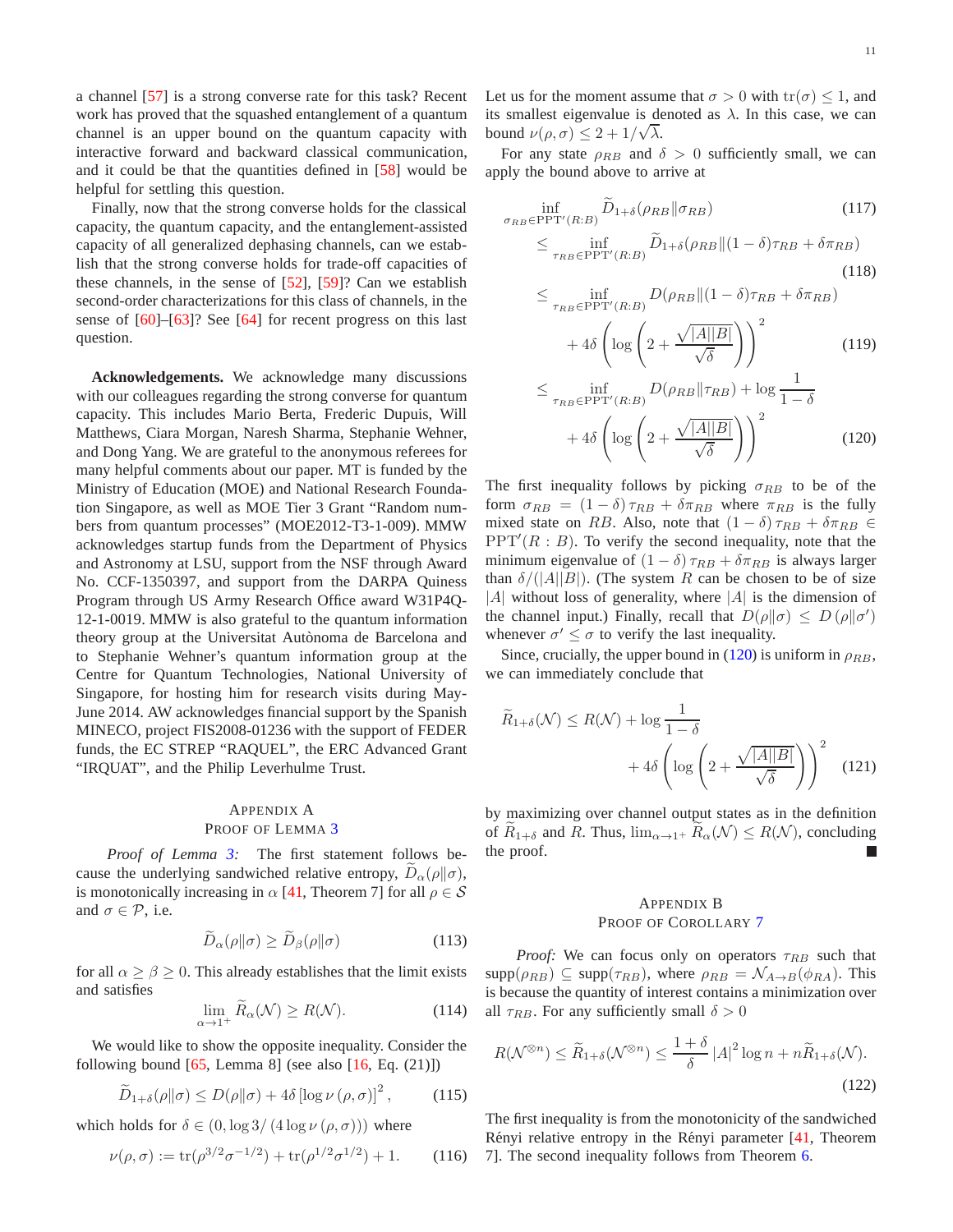This invites an application of  $(121)$ , which gives

$$
\frac{1}{n}R(\mathcal{N}^{\otimes n}) \le R(\mathcal{N}) + \frac{1+\delta}{\delta} |A|^2 \frac{\log n}{n} + \log \frac{1}{1-\delta} + 4\delta \left( \log \left( 2 + \frac{\sqrt{|A||B|}}{\sqrt{\delta}} \right) \right)^2 \tag{123}
$$

Choosing  $\delta = 1/\sqrt{n}$  and taking the limit  $n \to \infty$  then immediately yields the desired result.

#### **REFERENCES**

- <span id="page-12-0"></span>[1] P. W. Shor, "Scheme for reducing decoherence in quantum computer memory," *Physical Review A*, vol. 52, pp. R2493–R2496, October 1995.
- <span id="page-12-1"></span>[2] B. Schumacher and M. A. Nielsen, "Quantum data processing and error correction," *Physical Review A*, vol. 54, pp. 2629–2635, October 1996. arXiv:quant-ph/9604022.
- [3] H. Barnum, E. Knill, and M. A. Nielsen, "On quantum fidelities and channel capacities," *IEEE Transactions on Information Theory*, vol. 46, pp. 1317–1329, July 2000. arXiv:quant-ph/9809010.
- <span id="page-12-2"></span>[4] H. Barnum, M. A. Nielsen, and B. Schumacher, "Information transmission through a noisy quantum channel," *Physical Review A*, vol. 57, pp. 4153–4175, June 1998. arXiv:quant-ph/9702049.
- <span id="page-12-3"></span>[5] S. Lloyd, "Capacity of the noisy quantum channel," *Physical Review A*, vol. 55, pp. 1613–1622, March 1997. arXiv:quant-ph/9604015.
- <span id="page-12-7"></span>[6] P. W. Shor, "The quantum channel capacity and coherent information," in *Lecture Notes, MSRI Workshop on Quantum Computation*, 2002.
- <span id="page-12-4"></span>[7] I. Devetak, "The private classical capacity and quantum capacity of a quantum channel," *IEEE Transactions on Information Theory*, vol. 51, pp. 44–55, January 2005. arXiv:quant-ph/0304127.
- <span id="page-12-5"></span>[8] R. Klesse, "A random coding based proof for the quantum coding theorem," *Open Systems & Information Dynamics*, vol. 15, pp. 21–45, March 2008. arXiv:0712.2558.
- <span id="page-12-6"></span>[9] P. Hayden, P. W. Shor, and A. Winter, "Random quantum codes from Gaussian ensembles and an uncertainty relation," *Open Systems & Information Dynamics*, vol. 15, pp. 71–89, March 2008. arXiv:0712.0975.
- <span id="page-12-8"></span>[10] I. Devetak and P. W. Shor, "The capacity of a quantum channel for simultaneous transmission of classical and quantum information," *Communications in Mathematical Physics*, vol. 256, pp. 287–303, June 2005. arXiv:quant-ph/0311131.
- <span id="page-12-9"></span>[11] J. Wolfowitz, *Coding Theorems of Information Theory*, vol. 31. Springer, 1964.
- <span id="page-12-10"></span>[12] S. Arimoto, "On the converse to the coding theorem for discrete memoryless channels," *IEEE Transactions on Information Theory*, vol. 19, pp. 357–359, May 1973.
- <span id="page-12-11"></span>[13] T. Ogawa and H. Nagaoka, "Strong converse to the quantum channel coding theorem," *IEEE Transactions on Information Theory*, vol. 45, pp. 2486–2489, November 1999. arXiv:quant-ph/9808063.
- [14] A. Winter, "Coding theorem and strong converse for quantum channels," *IEEE Transactions on Information Theory*, vol. 45, pp. 2481–2485, November 1999.
- [15] R. Koenig and S. Wehner, "A strong converse for classical channel coding using entangled inputs," *Physical Review Letters*, vol. 103, p. 070504, August 2009. arXiv:0903.2838.
- <span id="page-12-36"></span>[16] M. M. Wilde, A. Winter, and D. Yang, "Strong converse for the classical capacity of entanglement-breaking and Hadamard channels via a sandwiched R´enyi relative entropy," *Communications in Mathematical Physics*, vol. 331, pp. 593–622, October 2014. arXiv:1306.1586.
- <span id="page-12-12"></span>[17] M. M. Wilde and A. Winter, "Strong converse for the classical capacity of the pure-loss bosonic channel," *Problems of Information Transmission*, vol. 50, pp. 117–132, April 2014. arXiv:1308.6732.
- <span id="page-12-13"></span>[18] C. H. Bennett, I. Devetak, A. W. Harrow, P. W. Shor, and A. Winter, "The quantum reverse Shannon theorem and resource tradeoffs for simulating quantum channels," *IEEE Transactions on Information Theory*, vol. 60, pp. 2926–2959, May 2014. arXiv:0912.5537.
- <span id="page-12-23"></span>[19] M. Berta, M. Christandl, and R. Renner, "The quantum reverse Shannon theorem based on one-shot information theory," *Communications in Mathematical Physics*, vol. 306, pp. 579–615, August 2011. arXiv:0912.3805.
- <span id="page-12-14"></span>[20] M. Gupta and M. M. Wilde, "Multiplicativity of completely bounded p-norms implies a strong converse for entanglement-assisted capacity," *Communications in Mathematical Physics*, vol. 334, pp. 867–887, March 2015. arXiv:1310.7028.
- <span id="page-12-15"></span>[21] E. M. Rains, "A semidefinite program for distillable entanglement," *IEEE Transactions on Information Theory*, vol. 47, pp. 2921–2933, November 2001. arXiv:quant-ph/0008047.
- <span id="page-12-16"></span>[22] K. Audenaert, B. De Moor, K. G. H. Vollbrecht, and R. F. Werner, "Asymptotic relative entropy of entanglement for orthogonally invariant states," *Physical Review A*, vol. 66, p. 032310, September 2002. arXiv:quant-ph/0204143.
- <span id="page-12-17"></span>[23] M. B. Plenio, S. Virmani, and P. Papadopoulos, "Operator monotones, the reduction criterion and the relative entropy," *Journal of Physics A: Mathematical and General*, vol. 33, p. L193, June 2000. arXiv:quantph/0002075.
- <span id="page-12-18"></span>[24] M. Horodecki and P. Horodecki, "Reduction criterion of separability and limits for a class of distillation protocols," *Physical Review A*, vol. 59, pp. 4206–4216, June 1999.
- <span id="page-12-19"></span>[25] N. Sharma and N. A. Warsi, "On the strong converses for the quantum channel capacity theorems," June 2012. arXiv:1205.1712.
- <span id="page-12-20"></span>[26] Y. Polyanskiy and S. Verdú, "Arimoto channel coding converse and Rényi divergence," in *Proceedings of the 48th Annual Allerton Conference on Communication, Control, and Computation*, pp. 1327–1333, September 2010.
- <span id="page-12-21"></span>[27] H. Nagaoka, "Strong converse theorems in quantum information theory," *Proceedings of ERATO Workshop on Quantum Information Science*, p. 33, 2001. Also appeared in Asymptotic Theory of Quantum Statistical Inference, ed. M. Hayashi, World Scientific, 2005.
- <span id="page-12-22"></span>[28] M. Berta, F. G. S. L. Brandao, M. Christandl, and S. Wehner, "Entanglement cost of quantum channels," *IEEE Transactions on Information Theory*, vol. 59, pp. 6779–6795, October 2013. arXiv:1108.5357.
- <span id="page-12-25"></span>[29] C. Morgan and A. Winter, ""Pretty strong" converse for the quantum capacity of degradable channels," *IEEE Transactions on Information Theory*, vol. 60, pp. 317–333, January 2014. arXiv:1301.4927.
- <span id="page-12-24"></span>[30] M. M. Wilde and A. Winter, "Strong converse for the quantum capacity of the erasure channel for almost all codes," *Proceedings of the 9th Conference on the Theory of Quantum Computation, Communication and Cryptography*, May 2014. arXiv:1402.3626.
- <span id="page-12-26"></span>[31] G. Smith, J. A. Smolin, and A. Winter, "The quantum capacity with symmetric side channels," *IEEE Transactions on Information Theory*, vol. 54, pp. 4208–4217, September 2008. arXiv:quant-ph/0607039.
- <span id="page-12-28"></span><span id="page-12-27"></span>[32] M. Hayashi, *Quantum Information: An Introduction*. Springer, 2006.
- [33] A. Uhlmann, "The "transition probability" in the state space of a  $*$ algebra," *Reports on Mathematical Physics*, vol. 9, no. 2, pp. 273–279, 1976.
- <span id="page-12-29"></span>[34] R. F. Werner, "Quantum states with Einstein-Podolsky-Rosen correlations admitting a hidden-variable model," *Physical Review A*, vol. 40, pp. 4277–4281, October 1989.
- <span id="page-12-30"></span>[35] A. Peres, "Separability criterion for density matrices," *Physical Review Letters*, vol. 77, pp. 1413–1415, August 1996. arXiv:quant-ph/9604005.
- <span id="page-12-33"></span>[36] M. Horodecki, P. Horodecki, and R. Horodecki, "Separability of mixed states: necessary and sufficient conditions," *Physics Letters A*, vol. 223, pp. 1–8, November 1996. arXiv:quant-ph/9605038.
- <span id="page-12-31"></span>[37] C. H. Bennett, D. P. DiVincenzo, J. A. Smolin, and W. K. Wootters, "Mixed-state entanglement and quantum error correction," *Physical Review A*, vol. 54, pp. 3824–3851, November 1996. arXiv:quantph/9604024.
- <span id="page-12-32"></span>[38] E. Chitambar, D. Leung, L. Mančinska, M. Ozols, and A. Winter, "Everything you always wanted to know about LOCC (but were afraid to ask)," *Communications in Mathematical Physics*, vol. 328, pp. 303–326, May 2014. arXiv:1210.4583.
- <span id="page-12-34"></span>[39] M. M. Wilde, *From Classical to Quantum Shannon Theory*. December 2015. arXiv:1106.1445v6.
- <span id="page-12-35"></span>[40] E. M. Rains, "Bound on distillable entanglement," *Physical Review A*, vol. 60, pp. 179–184, July 1999. arXiv:quant-ph/9809082.
- <span id="page-12-37"></span>[41] M. Müller-Lennert, F. Dupuis, O. Szehr, S. Fehr, and M. Tomamichel, "On quantum Rényi entropies: a new definition and some properties," *Journal of Mathematical Physics*, vol. 54, p. 122203, December 2013. arXiv:1306.3142.
- <span id="page-12-38"></span>[42] R. L. Frank and E. H. Lieb, "Monotonicity of a relative Rényi entropy," *Journal of Mathematical Physics*, vol. 54, p. 122201, December 2013. arXiv:1306.5358.
- [43] S. Beigi, "Sandwiched Rényi divergence satisfies data processing inequality," *Journal of Mathematical Physics*, vol. 54, p. 122202, December 2013. arXiv:1306.5920.
- <span id="page-12-39"></span>[44] M. Mosonyi and T. Ogawa, "Quantum hypothesis testing and the operational interpretation of the quantum Rényi relative entropies," September 2013. arXiv:1309.3228.
- <span id="page-12-40"></span>[45] G. Smith and J. A. Smolin, "Detecting incapacity of a quantum channel," *Physical Review Letters*, vol. 108, p. 230507, June 2012. arXiv:1108.1807.